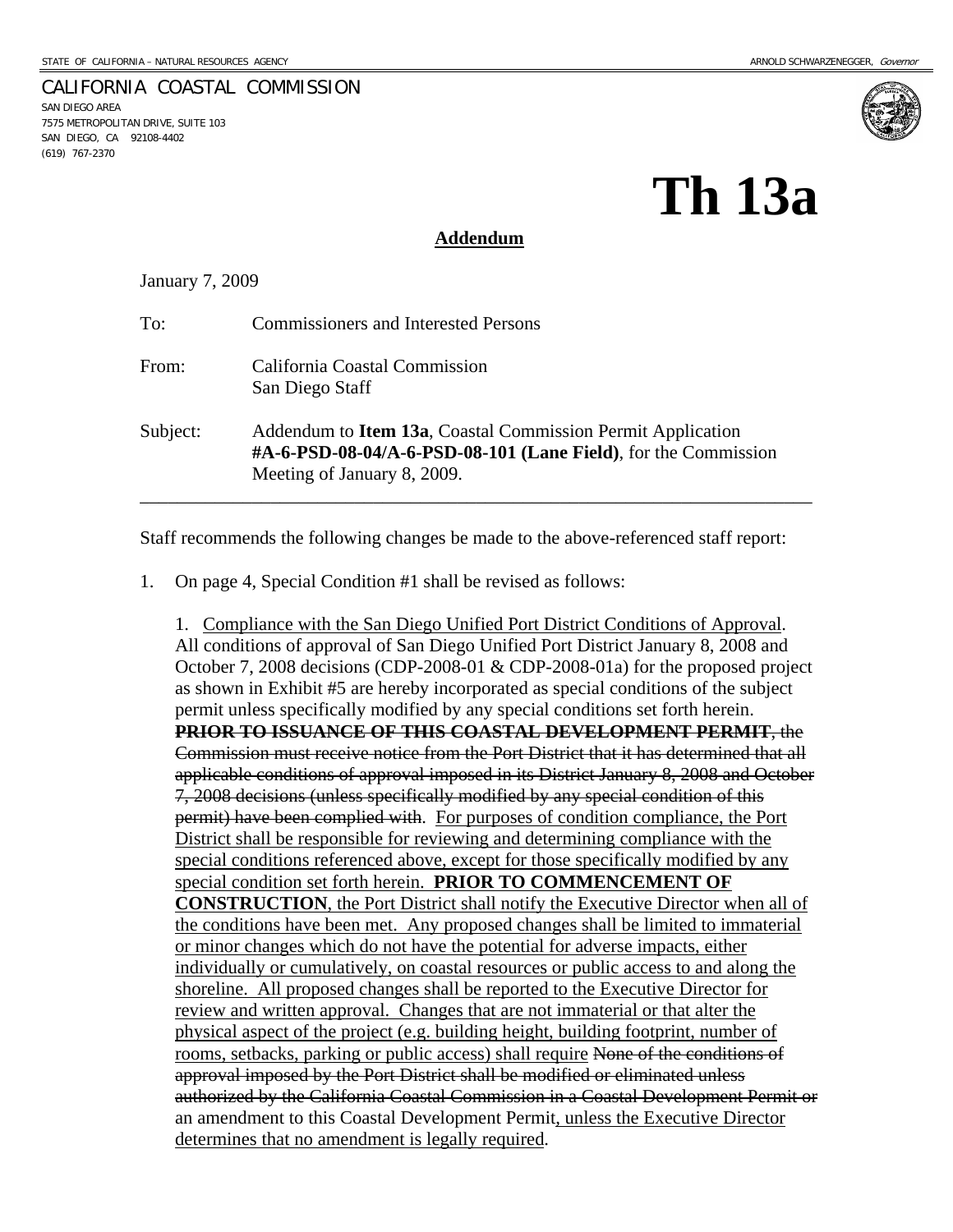2. On page 4, Special Condition #3 shall be revised as follows:

3. Public Access Program. The applicant shall comply with all requirements contained in the "Lane Field Public Access Program" by Lane Field San Diego Developers, LLC, dated July 17, 2008, as revised August 20, 2008. During the site selection process, the applicant will work with the Port and the Coastal Commission Executive Director to identify a suitable site on the land to lease for a new hostel.

Any proposed changes to the approved program shall be reported to the Executive Director. No changes to the approved program shall occur without an amendment to this coastal development permit unless the Executive Director determines that no amendment is legally required.

3. On page 4, Special Condition #4 shall be revised as follows:

 4. Hostel Location. The location of the hostel required per Special Condition #3 of CDP A-6-PSD-08-004 shall be located within the Coastal Zone on Port Tidelands within the City of San Diego. No changes to this condition shall occur without an amendment to this coastal development permit.

4. On pages 5 and 6, Special Conditions #5, #6, and #7 shall be revised to replace the requirement that the terms of the condition be satisfied "**PRIOR TO ISSUANCE OF THE COASTAL DEVELOPMENT PERMIT**" with the requirement that the terms be satisfied "**PRIOR TO COMMENCEMENT OF CONSTRUCTION.**"

5. On page 5, Special Condition #8 shall be revised as follows:

 8. Landscaping. By acceptance of this permit, the applicant agrees that all landscaping on the site shall be drought-tolerant (or irrigated via reclaimed water) and (1) native or (2) non-invasive plant species. No plant species listed as problematic and/or invasive by the California Native Plant Society, the California Exotic Pest Plant Council, or as may be identified from time to time by the State of California shall be employed or allowed to naturalize or persist on the site. No plant species listed as 'noxious weed' by the State of California or the U.S. Federal Government shall be utilized within the property.

6. The following new language shall be inserted after the last paragraph on page 6:

Special Condition #1 requires that the applicant comply with all of the conditions in the coastal development permit originally approved by the Port District. Because the majority of these conditions are related to detailed construction requirements typically enforced by the Port District, the condition requires the Port District to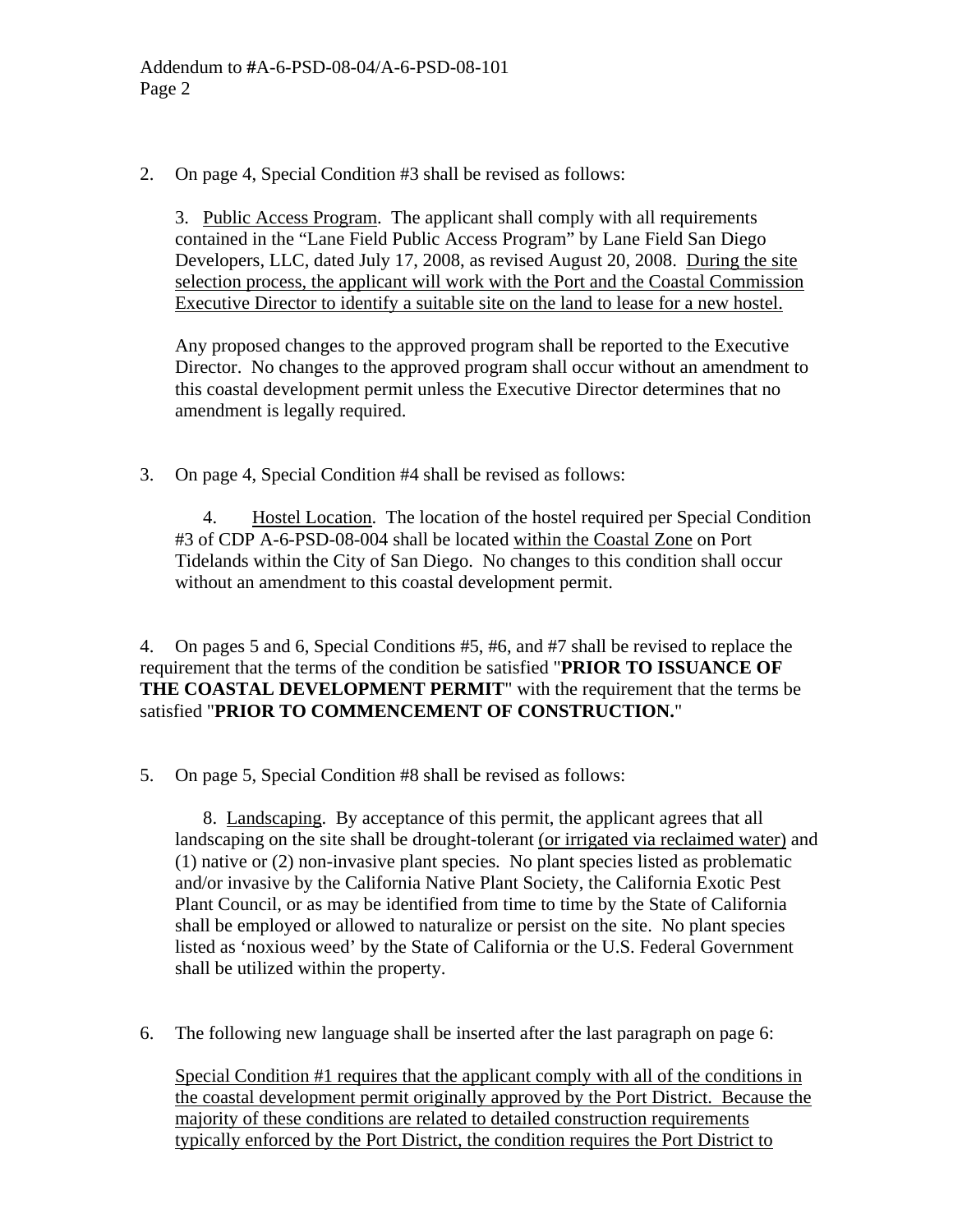confirm that all of conditions of the previous Port permit not otherwise revised through this coastal development permit have been complied with. Any revisions must be reported to the Executive Director for review and written approval. Revisions that alter the physical aspect of the project (e.g. building height, building footprint, number of rooms, setbacks, parking or public access) will require a new coastal development permit or amendment to this permit, unless the Executive Director determines that the revision is immaterial and is consistent with the intent of this permit, and that no amendment is legally required.

7. The last paragraph on page 13 continuing to page 14 shall be revised as follows:

To further ensure that the hostel will be constructed in the area most impacted by the proposed high-end hotel, Special Condition #4 requires that the location of the hostel be on Port Tidelands within the City of San Diego. Special Condition #3 informs the applicant that the Executive Director must be involved in the site planning effort, to ensure coastal issues are taken into account in the earliest stages of planning. Construction of the hostel will require a coastal development permit appealable to the Commission, and potentially a Port Master Plan Amendment, ensuring that the Commission will have oversight authority over the development.

8. Starting on page 15, the entire section on biological resources and water quality shall be replaced as follows:

The Lane Field project, as proposed, includes a comprehensive runoff control system designed to minimize storm water runoff, eliminate capture and treat all dry weather runoff from landscape irrigation, treat and reuse up to 100% of stormwater from the 85th percentile storm event and non-storm runoff and minimize runoff pollutants generated on site using source control best management practices. The initial stages of the project will clean up contaminated soil and groundwater left by past uses of the site for parking, dry cleaning, and transportation. The project includes detailed construction Best Management Practices (BMPs), site design BMPs, source control BMPs, and treatment control BMPs designed to address the potential runoff from the site.

In recognition of the fact that this project is conducting cleanup operations within a few hundred feet of San Diego Bay, those cleanup activities will be closely regulated by both state and local agencies. In particular, the staff of the San Diego Regional Water Quality Control Board (RWQCB) have communicated to the Port that the RWQCB will be providing regulatory oversight of the environmental investigations and cleanup activities required at the Lane Field site due to the proximity of the site to the Bay (see Exhibit #21). This means that the regulatory staff of the RWQCB will be funded to closely monitor the cleanup project and have will use their authority to require additional soil removal and groundwater treatment, if needed necessary, to protect waters of the state.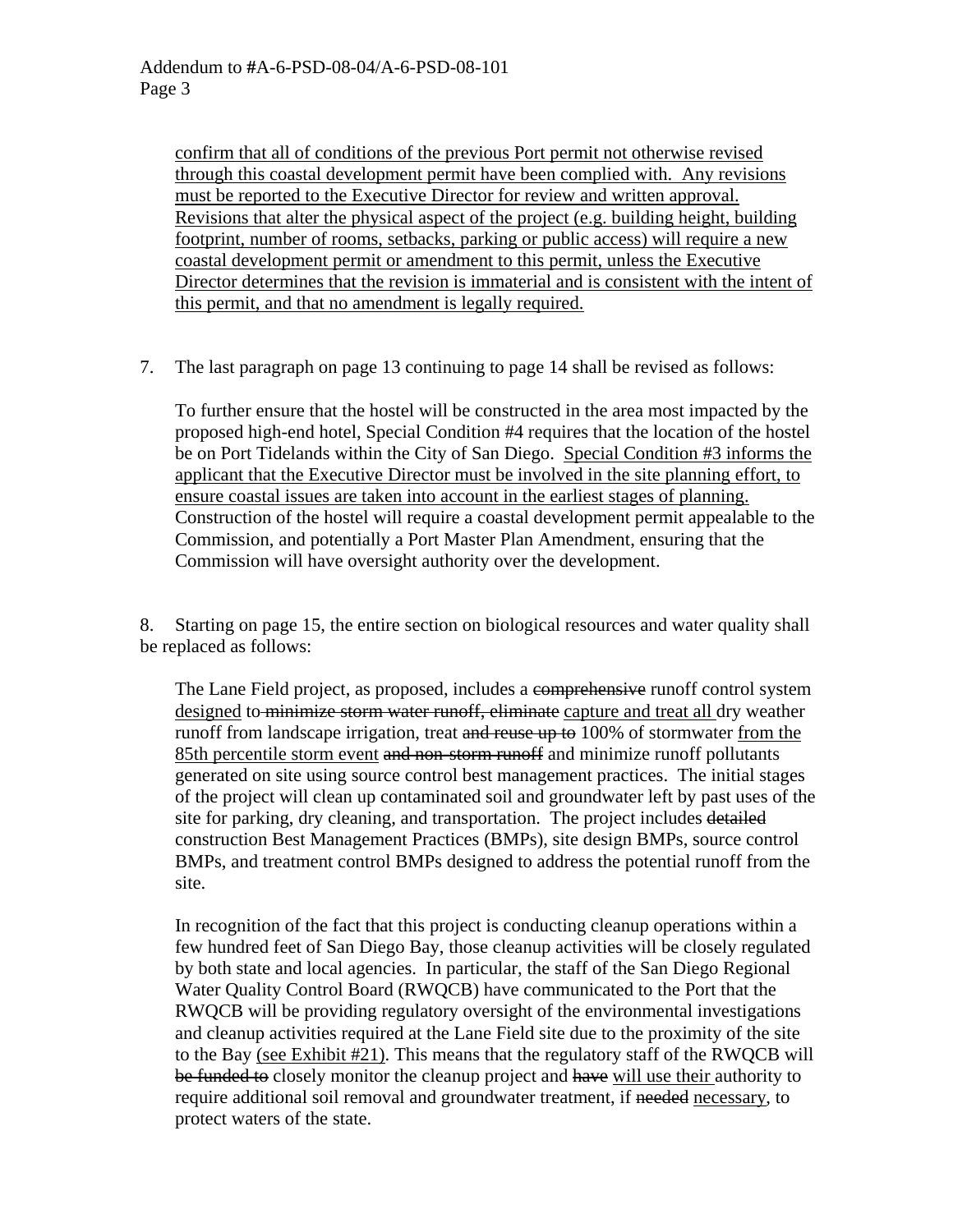For this project, the Coastal Commission's water quality staff reviewed the Lane Field draft Water Quality Technical Report (March and October 2008), the draft Storm Water Pollution Prevention Plan (March 7, 2008), a Preliminary Drainage Report (March 2008), a letter report on Additional Phase II Environmental Site Assessment Services (February 15, 2007), the Supplemental Phase II Environmental Site Assessment – Groundwater Assessment Addendum (November 2, 2007), letters from Adams Broadwell Joseph & Cardozo (January 7, January 23, and October 22, 2008), a letter from SWAPE consultants (December 28, 2007), a letter from Lane Field Developers to the Port of San Diego dated October 17, 2008 (see Exhibit #19), the draft Coastal Development Permit dated October 24, 2008, Sediment Quality Assessment Study at the B Street/Broadway Piers, Downtown Anchorage and Switzer Creek, San Diego Bay – Phase I Final Report (March 2004), and TMDL Sediment Quality Assessment Study at the B Street/Broadway Piers, Downtown Anchorage and Switzer Creek, San Diego Bay – Phase II Final Report (June 2005) and a memo from Jerry Trammer, of Lane Field Developers dated December 22, 2008.

The Lane Field site exhibits soil contaminants related to the former commercial uses of the property. There are residual contaminants in the soil from past uses of the site including parking, dry cleaning, and transportation. The project description includes actions to remove and properly dispose of the known contaminated soils and groundwater on site. It also specifies additional sampling and analysis if more contamination is found during the excavation process. The Commission's water quality staff reviewed the environmental site assessment reports and concluded that appropriate sampling techniques, sample densities and follow up sampling have been conducted to allow site cleanup to go forward. Additional soil and groundwater information will be analyzed as the cleanup progresses allowing regulators from the RWQCB to require additional soil removal and groundwater treatment, if needed, to protect waters of the state. The project will be subject to the requirements of both the statewide Construction Storm water Permit (Construction General Permit 99-08- DWQ) and the San Diego Municipal Storm Water Permit (R9-2007-0001).

The applicant has submitted a Water Quality Technical Report (WQTR) describing how the project will eliminate capture and treat all dry weather runoff from landscape irrigation the site and treat and reuse up to 100% runoff from at least the  $85<sup>th</sup>$ percentile of storm water runoff from event the project site using site design, source control and treatment control BMPs. According to a memo from Lane Field Developers on December 22, 2008, (see Exhibit #22) the project will treat at least 0.55 inches per 24 hour storm event, which is slightly more than the  $85<sup>th</sup>$  percentile storm event estimated by San Diego County for the site location. While treatment of the dry weather flow and the  $85<sup>th</sup>$  percentile storm event are required by the San Diego Municipal Storm Water Permit (R9-2007-0001), this project includes efforts to reuse a portion of those flows (along with chiller blowdown and grey water) for sanitary waste flushing. In recognition of the proximity of San Diego Bay, this project goes well beyond the more typical requirements of minimizing dry weather flow and treating the 85<sup>th</sup> percentile storm events with subsequent discharge of the treated water to the bay. By reusing up to 100% of the stormwater onsite and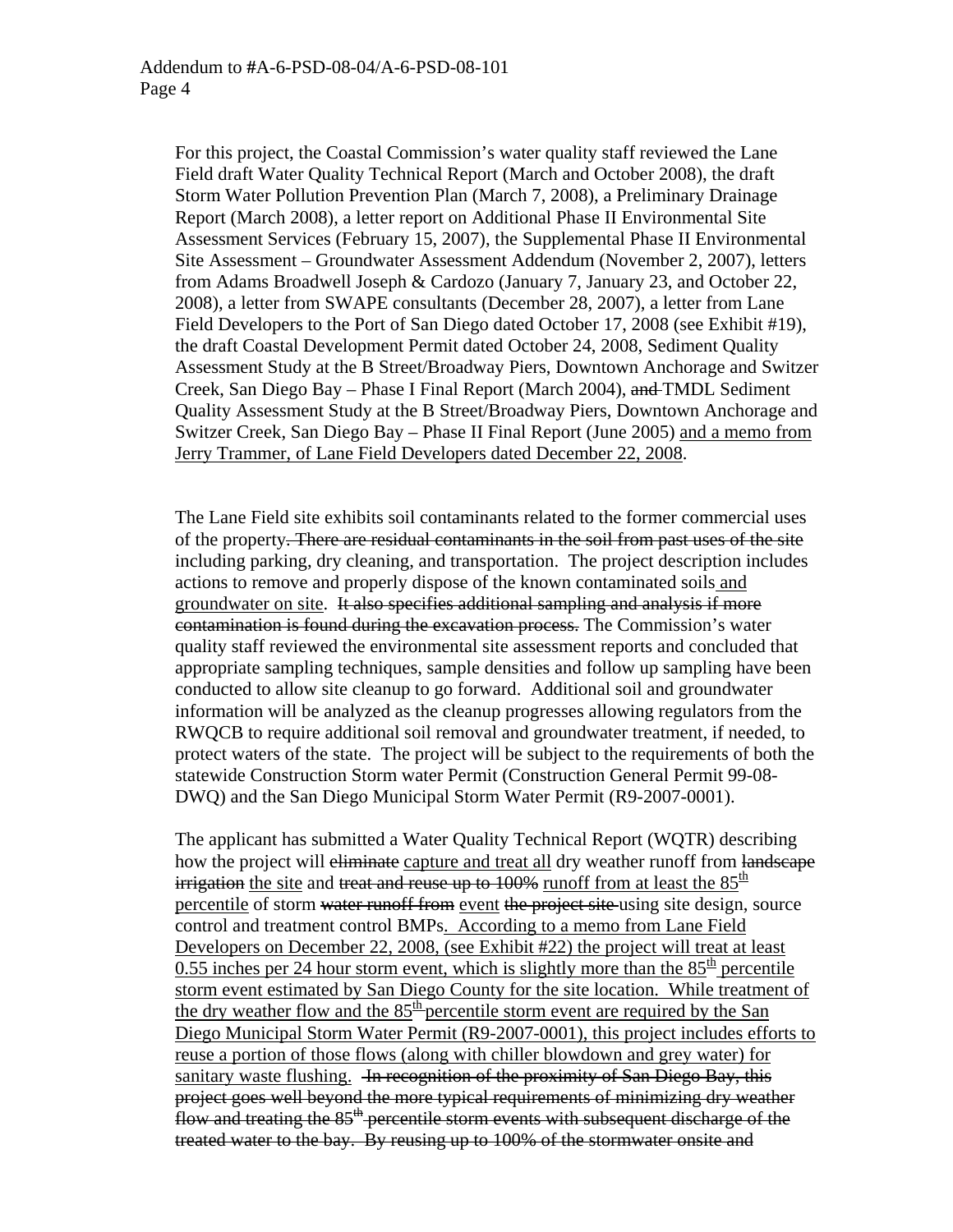eliminating dry weather flow from landscape irrigation, the potential adverse impacts of this project are negligible.

There has been some concern expressed about runoff from a small portion of the site that was would have drained directly to the streets without passing through treatment control BMPs and that this discharge may adversely impact the bay. According to the December 22, 2008 memo tThis concern has been addressed by modifying the runoff capture system (through addition of a trench drain) to capture dry weather runoff and stormwater runoff (up to 0.55 inches per 24 hours) from 100% of the site based on information provided by Project Design Consultants on December 17, 2008, the project design now provides for capture and treatment of 100% of site runoff from storms up to the 85<sup>th</sup> percentile storm event and for all non-storm runoff.

Concern has also been expressed about the affect of discharge from this project on the contaminated sediments that exist between the Broadway and B Street Piers. The sediments in this area were identified by the statewide Bay Protection and Toxic Cleanup Pprogram in the 1990's as having elevated concentrations of polycyclic aromatic hydrocarbons (PAHs), copper, chlordane, and mercury*.* While some of these pollutants may have been present in stormwater from the site in the past, they also could have been generated by commercial shipping<sup>[1](#page-4-0)</sup>, anti-fouling paints and creosote pilings. In the Phase I Sediment Quality Assessment report completed for the RWQCB in 2004, the authors concluded that the sources of these contaminants were stormwater and commercial shipping. WhileSome of the sources of highly polluted stormwater may have been a significant contributing factor to the contaminated sediments in the past(e.g., railroad right of way wastes that may have generated PAH in runoff) have been removed from the Lane Field site and others such as chlordane are no longer being applied anywhere in the watershed<sup>[2](#page-4-1)</sup>. the primary sources of contamination: automobile byproducts, railroad right of way wastes (e.g., insecticides, oils and creosote) and spills from dry cleaning operations, the Lane Field development will not be a source of these chemicals and as stated above the project will capture, treat and reuse up to 100% of dry weather and stormwater runoff. The source control and treatment control BMPs proposed for Lane Field will ensure that the runoff from that site will not add to the residual sediment contamination identified by the Bay Protection and Toxic Cleanup program.

#### Site Cleanup

1

The Lane Field project includes the cleanup of soil and groundwater on the property to reduce the threat to San Diego Bay and to make way for construction of the underground portions of the project.

This project will remove most of the shallow soil contamination at the site through excavation of 198,000 cubic yards of soil for building foundations and subterranean parking. Although some residual soil contamination may be left in place (as with

<span id="page-4-0"></span><sup>&</sup>lt;sup>1</sup> Sediment Quality Assessment Study at the B Street/Broadway Piers, Downtown Anchorage and Switzer Creek, San Diego Bay – Phase I Final Report (March 2004).<br><sup>2</sup> Chlordane use as a pesticide was banned by the United States Environmental Protection Agency in 1988.

<span id="page-4-1"></span>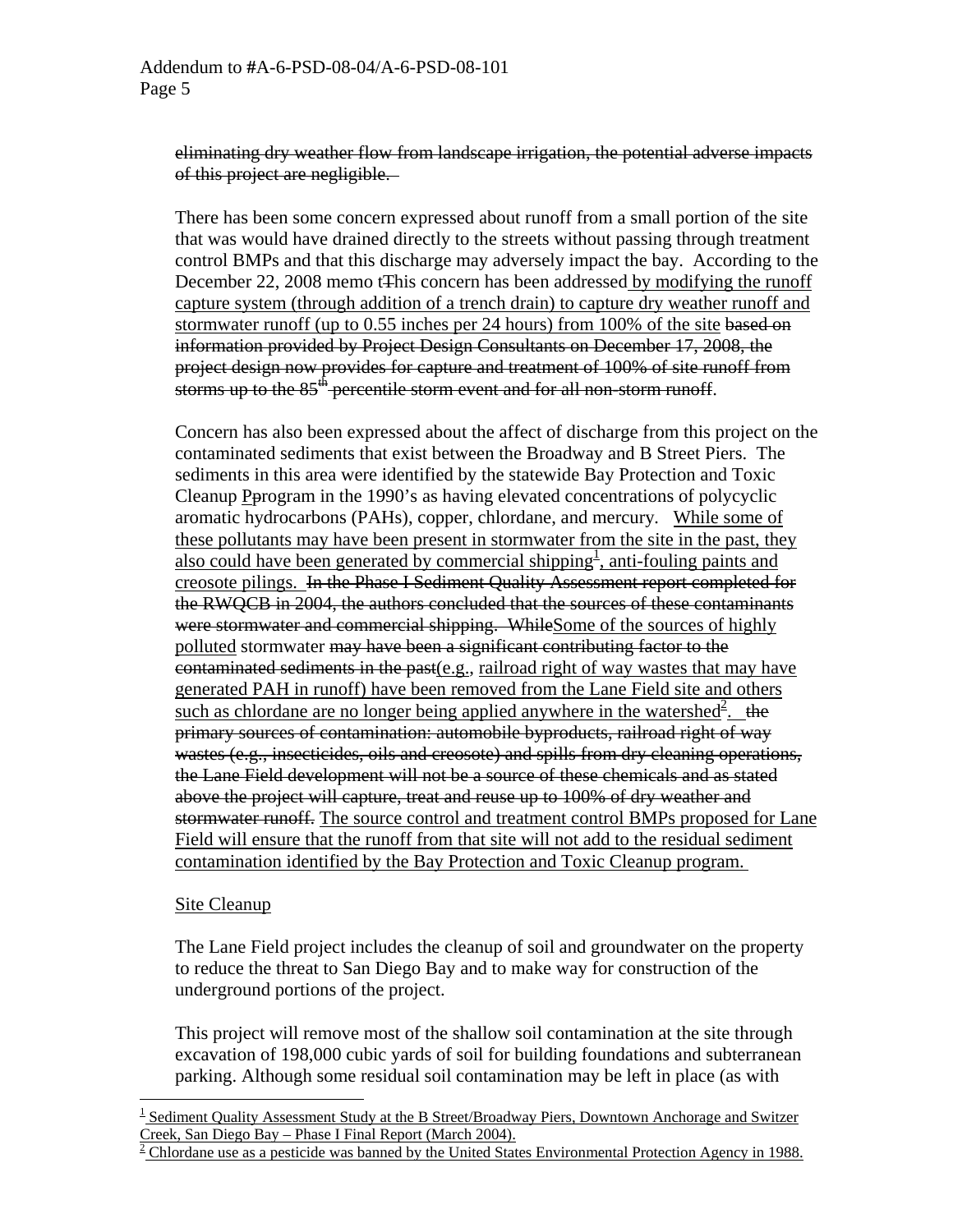most soil and groundwater cleanup projects), this will be done under the oversight of state and local regulators and only if the risk to human health and the environment has been reduced to legally acceptable levels. Special Provisions 6 through 17 of the Port's Coastal Development Permit (Exhibit #5) commits the Port to complete soil cleanup at the site and Special Provision 6 specifically commits the Port to complete a risk assessment of any hazardous materials remaining at the site. (Special Condition #1 of this permit requires implementation of all of the conditions in the Port's original permit). In any case, the levels and potential exposure of contaminants at the site will be reduced by the development project to levels that are not adversely impacting human health or the environment.

The RWQCB staff sent a letter to the Port of San Diego on September 16, 2008 indicating that "the site may pose a threat to water quality due to 1) the proximity of the site to San Diego Bay and 2) the potential transport mechanisms associated with the proposed redevelopment of the site (e.g., storm water runoff and dust). This type of letter is used by the RWQCB staff to notify project developers that their project may cause adverse water quality impacts unless the project implements appropriate controls on soils, groundwater and runoff. The letter gives notice to the property owner that the RWQCB staff expects to provide close "regulatory oversight of the environmental investigations and any cleanup activities required" and will be followed up with an agreement that describes the RWQCB oversight and the responsibilities of the developer. Condition #7 requires that the project developer provide evidence of an agreement with the RWQCB for regulatory oversight during the site cleanup and construction.

## Proposed Best Management Practices

The draft Water Quality Technical Report (WQTR) dated March 2008 specifies that the project will include the following Site Design BMPs: increased building density (multi-story building), minimized width of streets and sidewalks (while still addressing public safety and maintaining a "walkable environment"), minimized directly connected impermeable surfaces and use of native and drought-tolerant species in landscaping.

Source Control BMPs specified include an efficient irrigation system, use of pestresistant native plants (to eliminate or minimize the use of pesticides), use of only professional pest controllers, provision of Integrated Pest Management (IPM) educational materials to maintenance personnel and employees, storm drain stenciling, and covered parking that will be cleaned using dry methods (i.e., no runoff generated). In addition, all kitchen discharge pipes will be equipped with grease interceptors and pool maintenance will be conducted by certified pool maintenance crews.

Priority Development Project (PMP) Individual BMPs listed in the WQTR include: cleaning the drive way with dry methods (sweeping and vacuuming), loading docks designed to preclude run-on and runoff, any vehicle or equipment cleaning to be completed on-site will be done within the building or in a area that discharges to a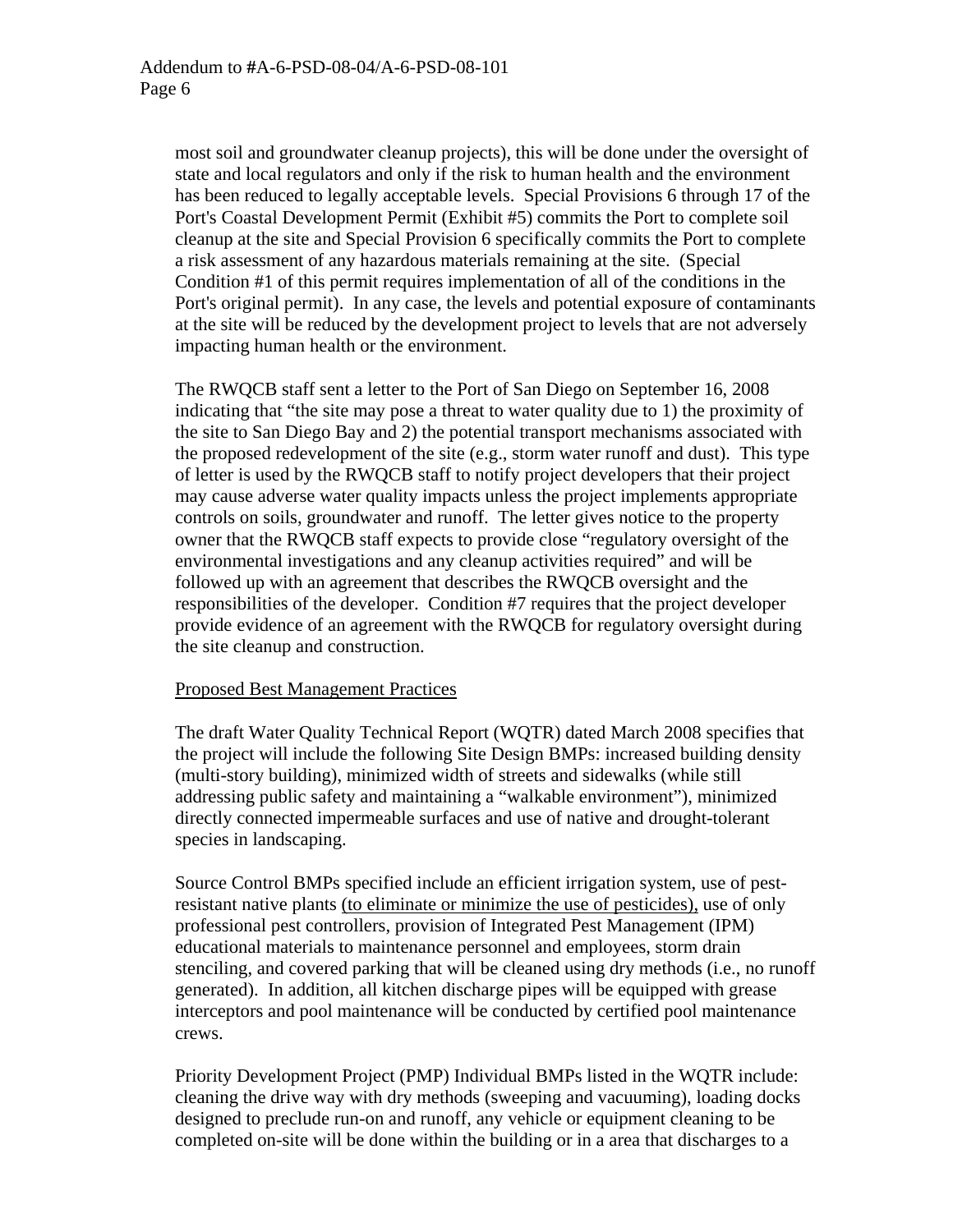biofiltration treatment control BMP and all mop water will be discharged to the sanitary sewer.

The WQTR also makes recommendations for Treatment Control (TC) BMPs that are appropriate and feasible for this project, only recommending BMPs that have medium to high efficiency for removing the expected target pollutants to be generated by the completed project. The WQTR indicates the expected pollutants that may be generated by this project as follows: bacteria and viruses, heavy metals, sediment, organic compounds, pesticides and trash and debris. The WQTR indicates that since pesticides and bacteria since are not effectively removed by most TC BMPs that the project will depend on extensive source control BMPs as the primary method to address those pollutants. The project description states that, at a minimum, the postconstruction TC BMPs will be designed to treat storm water runoff up to, and including, the 85th percentile storm event.

The WQTR indicates recommends that the following treatment control (TC)<del>TC</del> BMPs listed below are as feasible for this project, but does not identify which will be included in the final project design. Recommended TC :BMPs include: bioretention, flow-through planter boxes (e.g., in a roof garden), modular wetlands, a proprietary filtration system, downspout filters, catch basin inserts and trench drain inserts. For the buildings, the WQTR recommends that pollutants from roofing materials and air deposition be addressed by flow-through planter boxes as part of a Garden Roof. Rain barrels are also recommended as a method to mitigate increases in peak flow due to the development. Pollutants from the courtyard will include air deposition and litter and the WQTR recommends regular sweeping and vacuuming to address those pollutants. Runoff from the courtyard will be directed to inlet catch basins or a constructed wetland. The WQTR specifies that all spills and leaks will be addressed in a timely manner and any non-storm water that collects in the parking garage will be sent to the sanitary sewer.

The WQTR describes the site design, source control, and priority development project BMPs that will be included in the project, but it does not specify the treatment control BMPs to be used. The analysis does provide a selection of treatment control BMPs that are appropriate to address the water quality issues of site runoff, but the applicant plans to identify the selected TC BMPs when the final development plans are completed. Therefore Condition #5 requires a Water Quality Management Plan describing the complete post-construction stormwater and non-stormwater runoff pollution control system and the selected mechanisms to capture, treat and reuse runoff from the site. Condition #6 requires an Operation and Maintenance plan that includes description of the long-term operation and maintenance requirements of complete post-construction stormwater and non-stormwater runoff pollution control system described in the Water Quality Management Plan described in Condition #5 and a description of the mechanisms that will ensure ongoing long-term maintenance.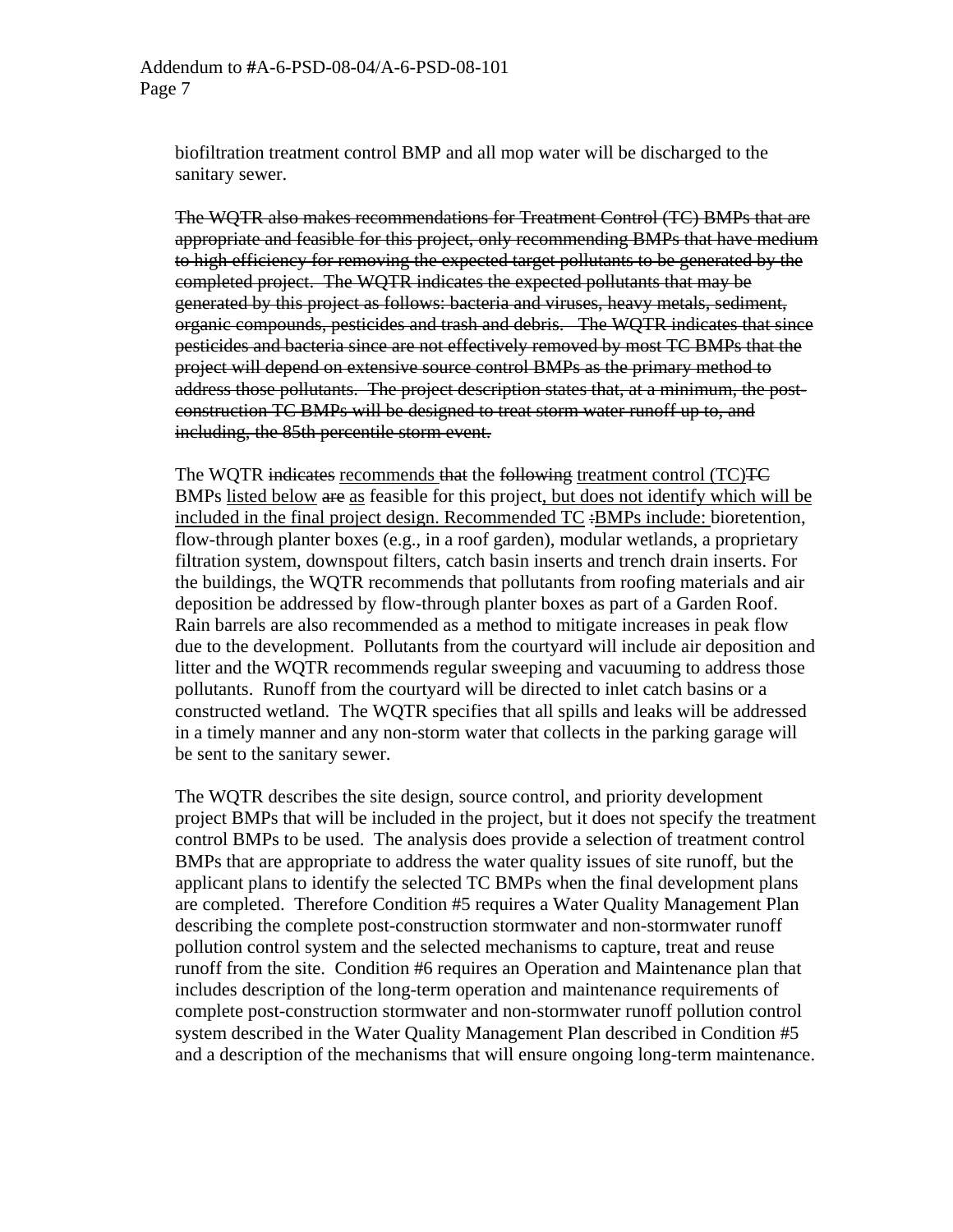#### **Summary**

As described above, the Coastal Commission's water quality staff has reviewed the site investigation reports and water quality plans for the Lane Field site. The project plans includes a system of construction BMPs, site design BMPs, source control BMPs, and recommends treatment control BMPs that will adequately protect the aquatic organisms and other bay resources from site cleanup activities, construction activities, as well as post-construction storm water and dry weather runoff. The site cleanup and construction activities will be closely regulated by both state (RWQCB) and local agencies.

Therefore, the Commission finds that the project as conditioned by the Port, will be consistent with the water quality provisions of the certified Port Master Plan cited above.

9. The attached 9/16/08 letter from the San Diego Regional Water Quality Control Board shall be added as Exhibit #21, and the attached 12/22/08 memo from Jerry Trammer shall be added as Exhibit #22.

<sup>(</sup>G:\San Diego\Reports\Appeals\2008\A-6-PSD-08-004 Lane Field de novo addendum.doc)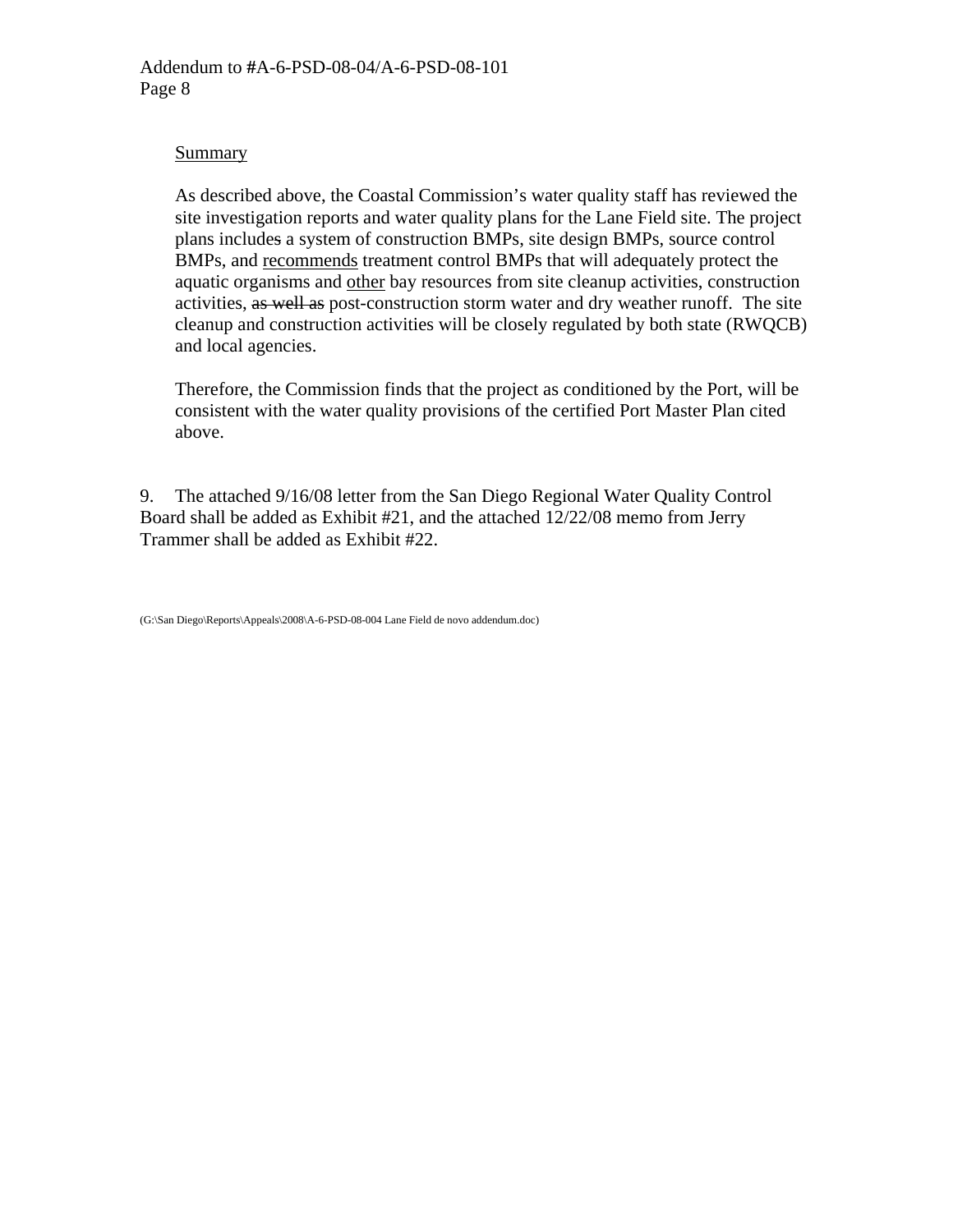CALIFORNIA COASTAL COMMISSION SAN DIEGO AREA 7575 METROPOLITAN DRIVE, SUITE 103 SAN DIEGO, CA 92108-4421 (619) 767-2370



**Th 13a** 

 Staff: D. Lilly-SD Staff Report: December 18, 2008 Hearing Date: January 7-9, 2009

# **STAFF REPORT AND RECOMMENDATION ON APPEAL DE NOVO**

LOCAL GOVERNMENT: San Diego Unified Port District

DECISION: Approval with Conditions

APPEAL NO.: A-6-PSD-08-04/A-6-PSD-08-101

APPLICANT: Lane Field San Diego Developers, LLC

- PROJECT DESCRIPTION: Redevelopment of the former Lane Field: Lane Field North will have a 205-foot high hotel with 275 guest rooms, a health club/spa, pools, ballrooms, and meeting rooms; and a 3-story building surrounding the hotel with 30,000 sq.ft. of visitor-serving retail and restaurants. Lane Field South will have a 275-foot high hotel with 525 guest rooms, a health club/spa, pools, ballrooms, and meeting rooms, and a 3-story building surrounding the hotel with 50,000 sq.ft. of visitor-serving retail and restaurants. Also included are 1,330 underground parking spaces and public plazas, development of a public downtown shuttle system, and a hostel development program.
- PROJECT LOCATION: North of Broadway Street between Pacific Highway and Harbor Drive, Port District, San Diego, San Diego County
- APPELLANTS: Coastal Commissioners Patrick Kruer and Mary Shallenberger; UNITE-HERE Local 30; Ian Trowbridge.

#### STAFF NOTES:

l

At its November 13, 2008 hearing, the Commission found Substantial Issue exists with respect to the grounds on which the appeal was filed. This report represents the de novo staff recommendation.

## SUMMARY OF STAFF RECOMMENDATION:

Staff recommends the Commission approve the de novo permit with several special conditions. The primary issues raised by the subject development relate to the Port Master Plan (PMP) requirements to protect and provide public access and lower cost visitor-serving facilities. The proposed project would redevelop the site with a variety of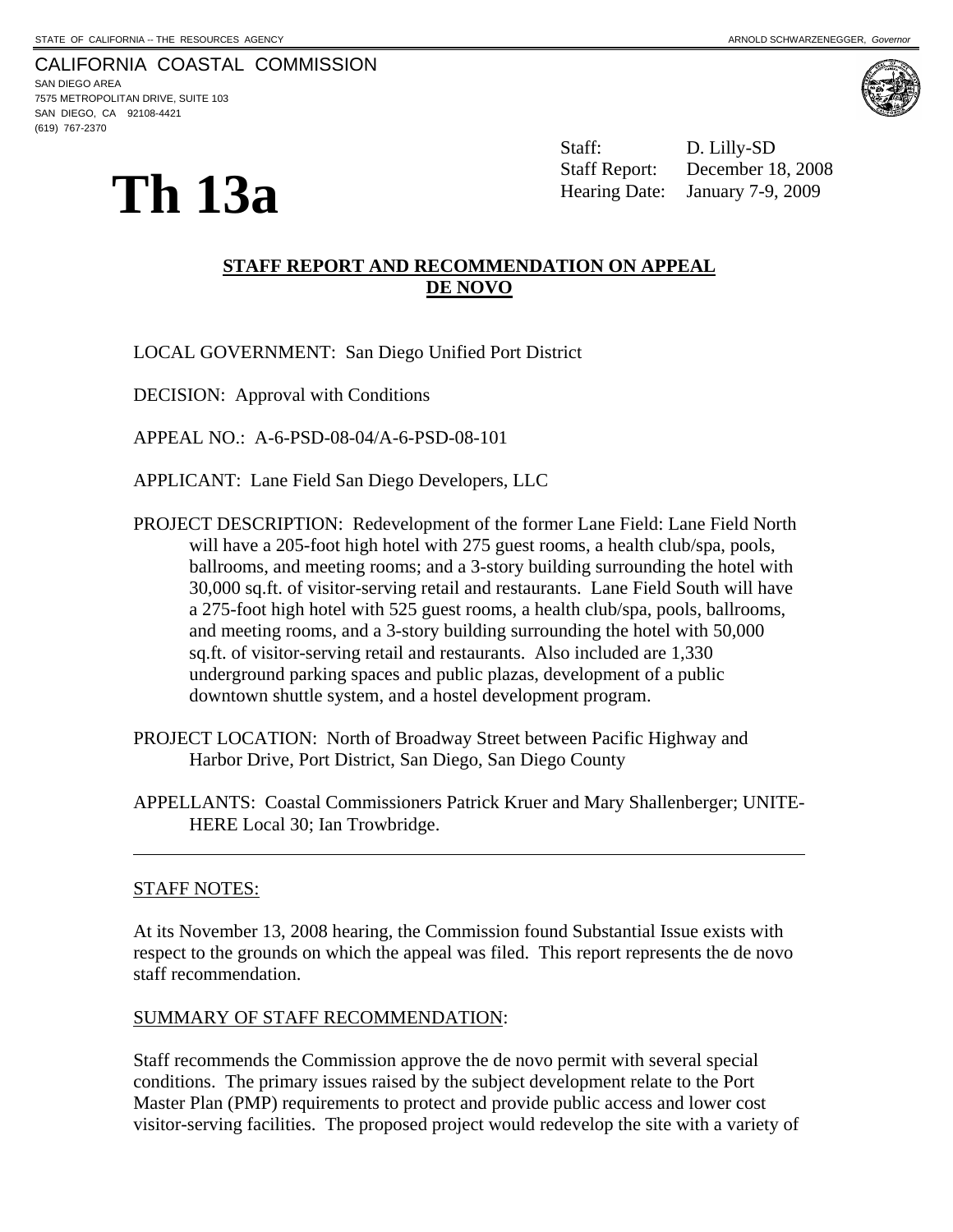visitor-serving uses including two hotels, retail, restaurants, and a 1,300 space underground parking garage to serve the new uses. While these are high-priority uses, the existing site is currently an 880-space surface public parking lot. The proposed parking garage would include only 300 public parking spaces beyond that necessary to serve the proposed hotel and retail development; thus, the development would actually result in 580 fewer parking spaces available to downtown and waterfront visitors. The proposed removal of existing parking, combined with a significant increase in intensity of development at the site, is more than sufficient to trigger the need for the provision of new transit linkages from the development to and along the waterfront.

The project also includes the construction of 800 luxury hotel rooms on a prime waterfront location that might otherwise be used for more affordable accommodations available to a wide range of the public. Originally, the project did not include any offsetting mitigation measures that would promote lower-cost overnight accommodations.

Therefore, the Port District, the applicant, and Commission staff worked together to develop two important changes to the project: a new Multimodal Transit Opportunity Promotion Plan, and a revised Public Access Program. On October 7, 2008, the Board of Port Commissioners approved an amendment to the original coastal development permit incorporating these programs into the Port approval. In addition to describing proposed employee and guest mass transit incentives and opportunities, the Multimodal Transit Opportunity Plan includes implementation of a public Bayfront shuttle service during the summer for a period of three years, after which time the shuttle could be extended or discontinued through an amendment to the coastal development permit. The Transit Plan has been incorporated as Special Condition #2, to ensure that the Commission has the ability to oversee and enforce all aspects of the shuttle program.

The Public Access Program, required through Special Condition #3, includes a pedestrian access and circulation plan, and a program that will fund, in partnership with the Port District, construction of a non-profit hostel in the downtown area providing a minimum of 400 beds (see Exhibit #6). Although a site has not been identified at this time, Special Condition #4 requires that the site be within Port Tidelands in the City of San Diego. Thus, a coastal development permit appealable to the Commission, and potentially a Port Master Plan Amendment, will be required for the new hostel, ensuring that the Commission will have oversight authority over the development. If an appropriate site cannot be found within specific time limits outlined in the permit, the program also requires that a mitigation fee of \$30,000 for 25% of the approximately 800 higher cost units constructed (approximately \$6,000,000) must be paid. Therefore, as conditioned, the project will ensure that public access to and along the coast is enhanced, and that new high and lower-cost overnight accommodations will be encouraged and provided.

Commission water quality staff has reviewed the project plans and the detailed water quality programs for the project, including the Storm Water Pollution Prevention Plan (SWPPP), and determined that the project will not have an adverse impact on water quality or biological resources. To ensure the project meets all of the required water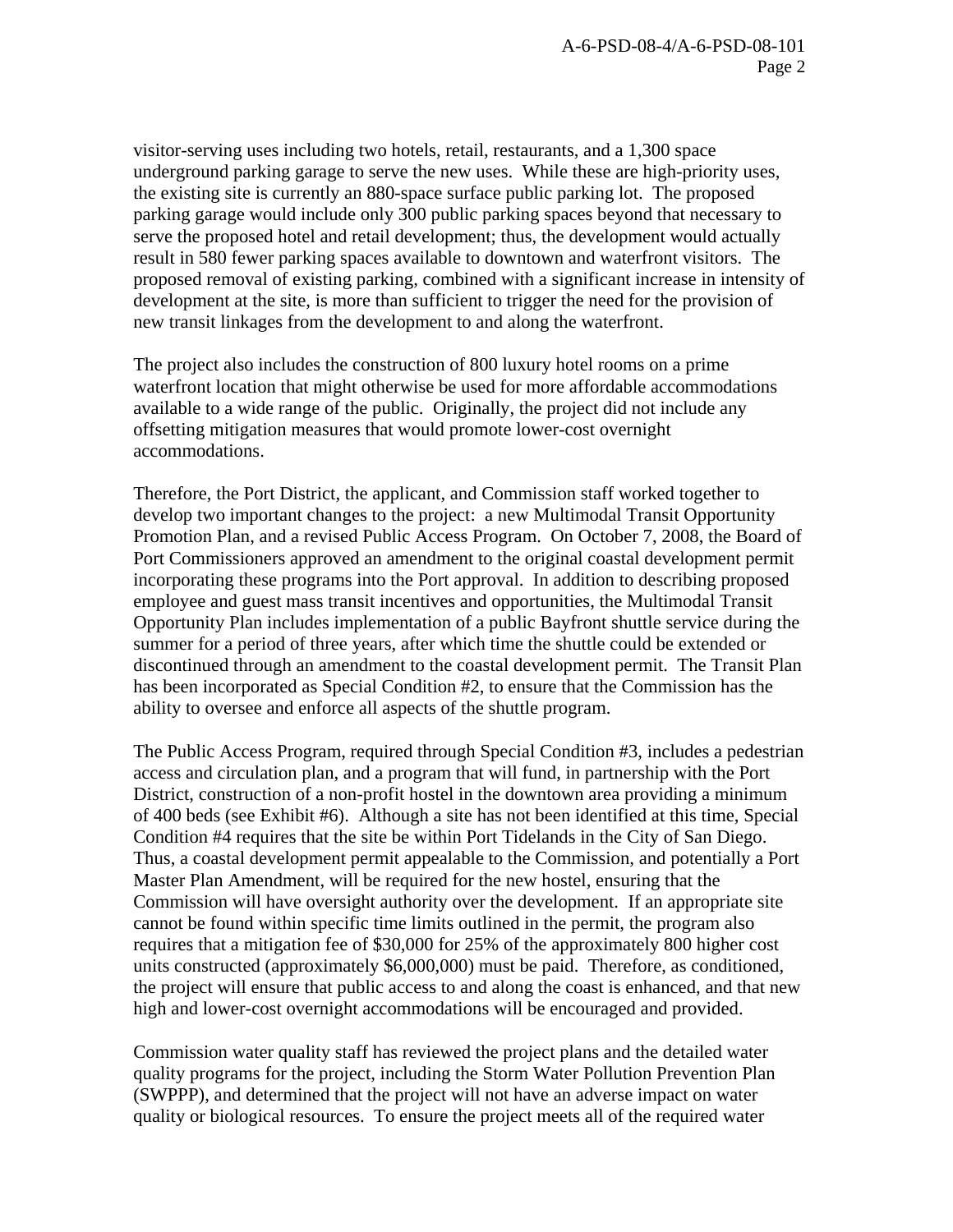quality standards, conditions require submittal of a final water quality management plan, an operation and maintenance plan, and evidence of final regional water quality control board oversight.

As proposed, the project includes some minor exceptions to the required upper-floor building "stepbacks." However, the proposed encroachment are minor and will not significantly impact the bulk and scale of the proposed project, which is generally much smaller and provides larger view corridors than required under the PMP.

Standard of Review: Certified Port Master Plan.

l

 $\overline{a}$ 

SUBSTANTIVE FILE DOCUMENTS: Appeal by Commissioners Kruer and Shallenberger filed 1/31/08; Appeal by Ian Trowbridge filed 1/17/08; Appeal by UNITE-HERE Local 30 filed 1/25/08; Appeal of CDP Amendment by UNITE HERE LOCAL 30 filed October 23, 2008; Port Draft Coastal Development Permit 2008-1; Lane Field Initial Study; Certified San Diego Unified Port District Port Master Plan Amendment.

# I. PRELIMINARY STAFF RECOMMENDATION:

The staff recommends the Commission adopt the following resolution:

# **MOTION:** *I move that the Commission approve Coastal Development Permit No. A-6-PSD-08-4 pursuant to the staff recommendation.*

# **STAFF RECOMMENDATION OF APPROVAL:**

Staff recommends a **YES** vote. Passage of this motion will result in approval of the permit as conditioned and adoption of the following resolution and findings. The motion passes only by affirmative vote of a majority of the Commissioners present.

# **RESOLUTION TO APPROVE THE PERMIT:**

The Commission hereby approves a coastal development permit for the proposed development and adopts the findings set forth below on grounds that the development as conditioned will be in conformity with the policies of the certified Port Master Plan. Approval of the permit complies with the California Environmental Quality Act because either 1) feasible mitigation measures and/or alternatives have been incorporated to substantially lessen any significant adverse effects of the development on the environment, or 2) there are no further feasible mitigation measures or alternatives that would substantially lessen any significant adverse impacts of the development on the environment.

## II. Standard Conditions.

See attached page.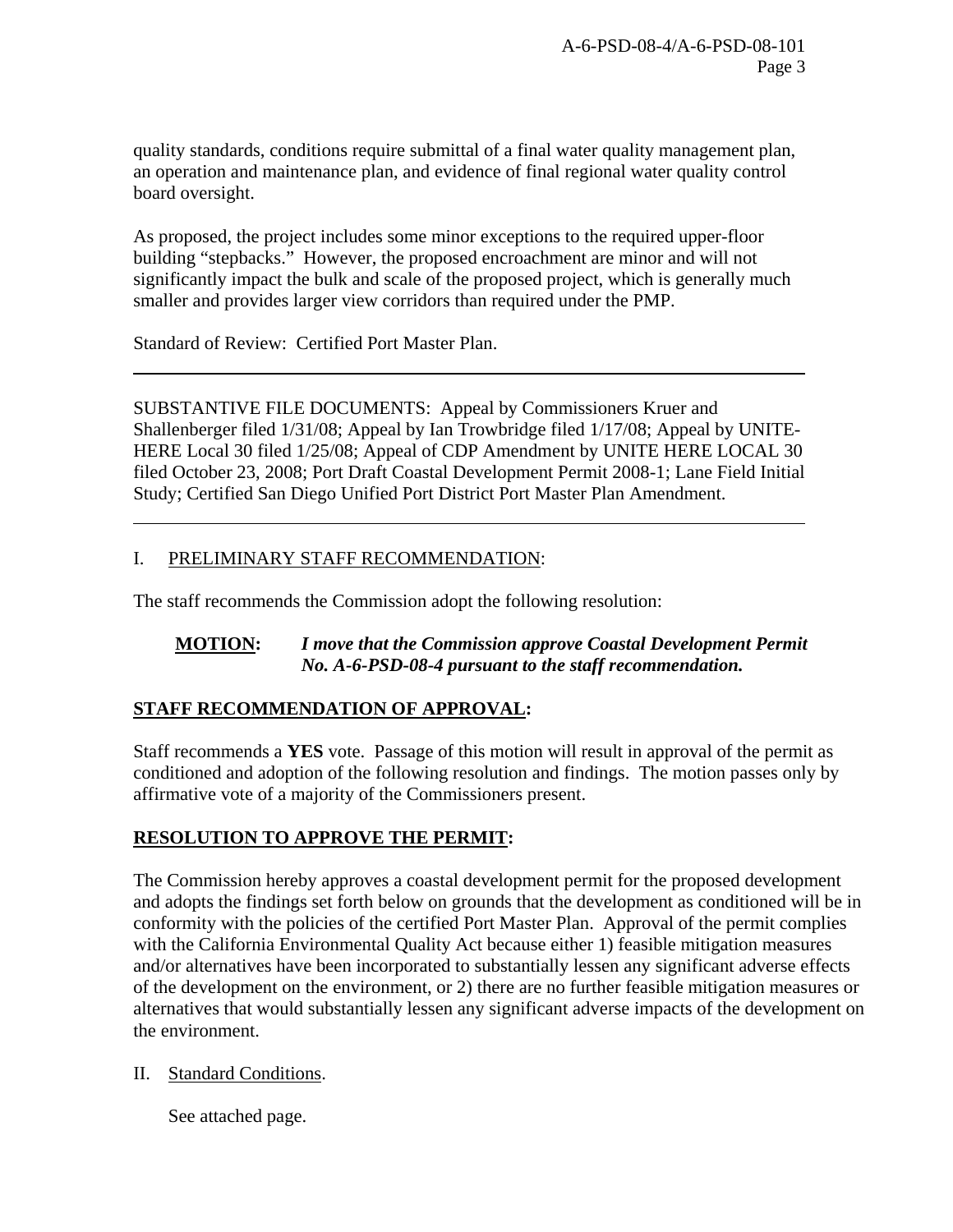# III. Special Conditions.

The permit is subject to the following special conditions:

 1. Compliance with the San Diego Unified Port District Conditions of Approval. All conditions of approval of San Diego Unified Port District January 8, 2008 and October 7, 2008 decisions (CDP-2008-01 & CDP-2008-01a) for the proposed project as shown in Exhibit #5 are hereby incorporated as special conditions of the subject permit unless specifically modified by any special conditions set forth herein. **PRIOR TO ISSUANCE OF THIS COASTAL DEVELOPMENT PERMIT**, the Commission must receive notice from the Port District that it has determined that all applicable conditions of approval imposed in its District January 8, 2008 and October 7, 2008 decisions (unless specifically modified by any special condition of this permit) have been complied with. None of the conditions of approval imposed by the Port District shall be modified or eliminated unless authorized by the California Coastal Commission in a Coastal Development Permit or an amendment to this Coastal Development Permit.

 2. Multimodal Transit Opportunity Promotion Plan. The applicant shall comply with all requirements contained in the "Lane Field Multimodal Transit Opportunity Promotion Plan" by Lane Field San Diego Developers, LLC, dated July 16, 2008.

Any proposed changes to the approved plan shall be reported to the Executive Director. No changes to the approved plan shall occur without an amendment to this coastal development permit unless the Executive Director determines that no amendment is legally required.

 3. Public Access Program. The applicant shall comply with all requirements contained in the "Lane Field Public Access Program" by Lane Field San Diego Developers, LLC, dated July 17, 2008, as revised August 20, 2008.

Any proposed changes to the approved program shall be reported to the Executive Director. No changes to the approved program shall occur without an amendment to this coastal development permit unless the Executive Director determines that no amendment is legally required.

 4. Hostel Location. The location of the hostel required per Special Condition #3 of CDP A-6-PSD-08-004 shall be located on Port Tidelands within the City of San Diego. No changes to this condition shall occur without an amendment to this coastal development permit.

5. Water Quality Management Plan. **PRIOR TO ISSUANCE OF THE COASTAL DEVELOPMENT PERMIT**, the applicant shall submit, for review and written approval of the Executive Director, a final Water Quality Management Plan, prepared by a licensed water quality professional, in substantial conformance with the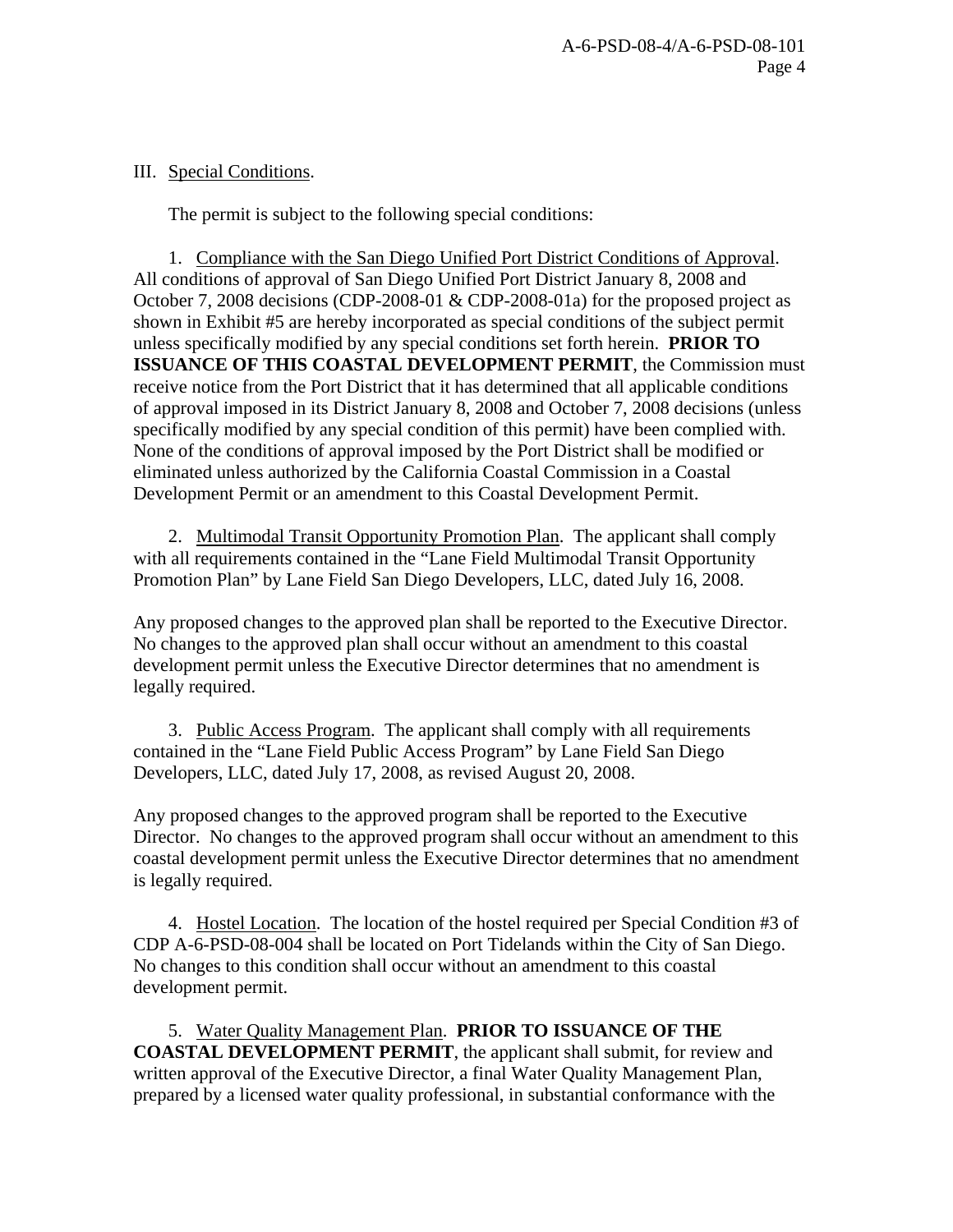draft Water Quality Technical Report dated October 2008 and the letter from Lane Field Developers to the Port of San Diego, dated October 17, 2008 as Exhibit #19.

- a. The Water Quality Management Plan (WQMP) shall document how the elements of the water quality treatment system will meet the following conditions:
	- i. The project water quality treatment system will treat all dry weather runoff and all storm runoff from storms smaller than or equal to the 85th percentile design storm (0.55 in./24 hours for volume based Best Management Practices (BMPs) and 0.2 in./hr for flow based BMPs), with a suite of BMPs that meet the design criteria below;
	- ii. The design criteria for BMPs shall be based on the recommendations in the latest edition of the California Association of Stormwater Quality Agencies (CASQA) BMP Handbook; and
	- iii. If the proposed suite of BMPs cannot meet the two conditions above, then the applicant will provide an alternative water quality treatment system with documentation that the system provides equivalent water quality protection, for review and approval of the Executive Director.

# 6. Operation and Maintenance Plan. **PRIOR TO ISSUANCE OF THE**

**COASTAL DEVELOPMENT PERMIT**, the applicant shall submit, for review and written approval of the Executive Director, an Operation and Maintenance (O&M) plan that includes description of the long-term operation and maintenance requirements of proposed best management practices described in the Water Quality Management Plan described in Condition #5 of this permit, and a description of the mechanisms that will ensure ongoing long-term maintenance.

7. Regional Water Quality Control Board Oversight. **PRIOR TO ISSUANCE OF THE COASTAL DEVELOPMENT PERMIT**, the applicant shall provide evidence of an agreement with the RWQCB for regulatory oversight of the project during the site cleanup and construction.

The applicant shall undertake development in accordance with the approved program. Any proposed changes to the approved program shall be reported to the Executive Director. No changes to the approved program shall occur without an amendment to this coastal development permit unless the Executive Director determines that no amendment is legally required.

 8. Landscaping. By acceptance of this permit, the applicant agrees that all landscaping on the site shall be drought-tolerant and (1) native or (2) non-invasive plant species. No plant species listed as problematic and/or invasive by the California Native Plant Society, the California Exotic Pest Plant Council, or as may be identified from time to time by the State of California shall be employed or allowed to naturalize or persist on the site. No plant species listed as 'noxious weed' by the State of California or the U.S. Federal Government shall be utilized within the property.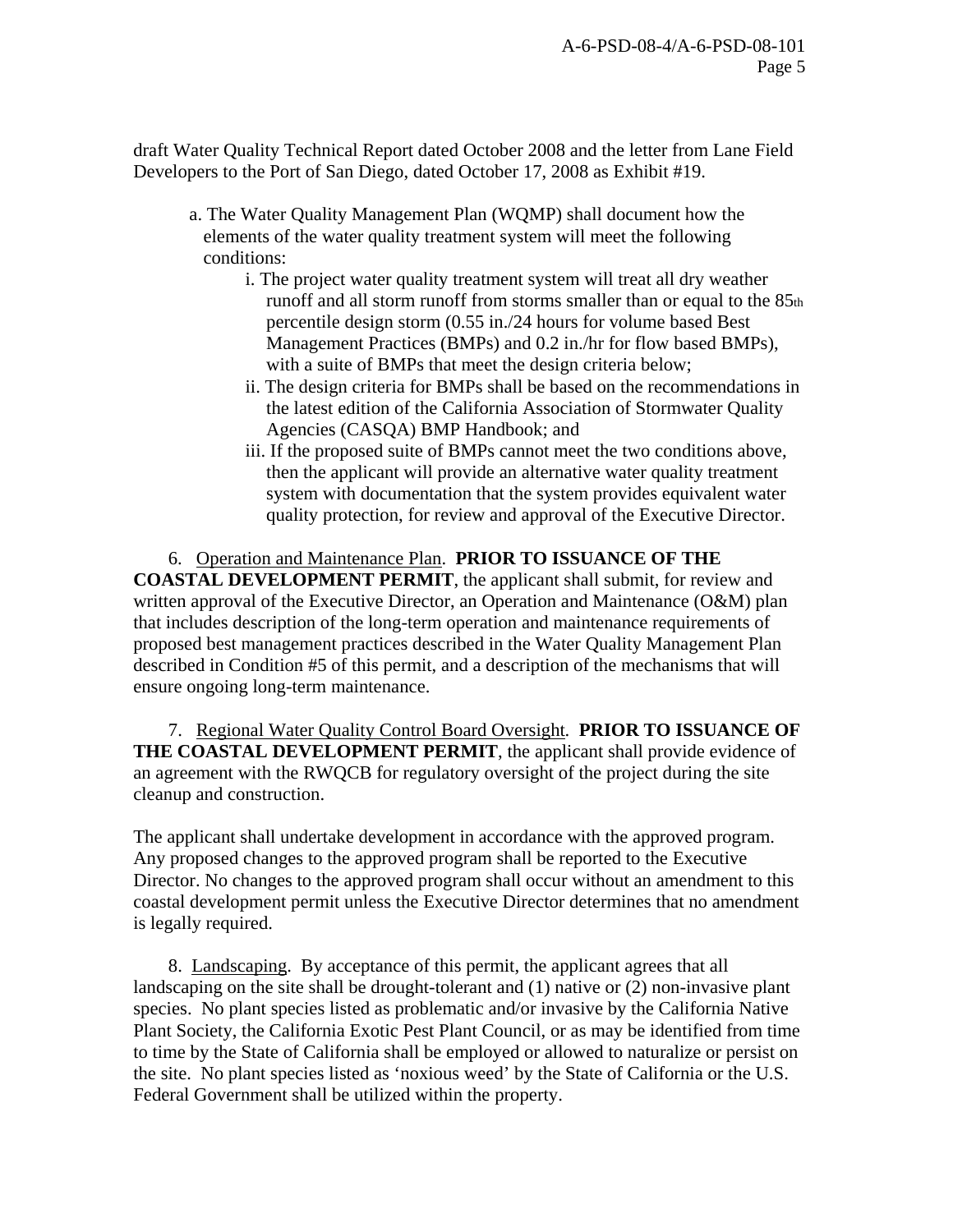V. Findings and Declarations.

The Commission finds and declares as follows:

 1. Project Description/History. The proposed project is redevelopment of an approximately 5.7 acre, 880-space public surface parking lot with two hotels with a total of 800 rooms, approximately 80,000 sq.ft. of retail uses, restaurants, and public plazas, and 1,330 underground parking spaces. The site is located at the northeast corner of Harbor Drive and Broadway Street, directly east of San Diego Bay.

Lane Field North, the parcel north of the prolongation of "C" Street between Pacific Highway and Harbor Drive, will be developed with a 205-foot high hotel, including approximately 275 guest rooms, a health club/spa, pools, ballrooms, and meeting rooms. A 3-story building surrounding the hotel will include approximately 30,000 sq.ft. of visitor-serving retail. The rooftop of that building will include a publicly-accessible terrace activated by outdoor dining and special events areas. The rooftop will be accessible to the public and hotel guests via an elevator located at the street level on Harbor Drive.

Lane Field South, the parcel immediately south of Lane Field North, includes the prolongation of "C" Street and the area between Pacific Highway and Harbor Drive south to Broadway. The site will include a 275-foot high hotel with approximately 525 guest rooms, a health club/spa, pools, ballrooms, and meeting rooms. A 3-story building surrounding the hotel will include approximately 50,000 sq.ft. of visitor-serving retail, and a publicly-accessible terrace accessible by an elevator at Harbor Drive. If found suitable, as approved by the Port, the material excavated for the underground parking garage must be used to replenish beaches.

On October 7, 2008, the Board of Port Commissioners approved an amendment to the original coastal development permit adopting a new Multimodal Transit Opportunity Promotion Plan and an expanded Public Access Program into the Port approval. In addition to describing proposed employee and guest mass transit incentives and opportunities, the Multimodal Transit Opportunity Plan includes implementation of a public Bayfront shuttle service during the summer for a period of three years, after which time the shuttle could be extended or discontinued through an amendment to the coastal development permit (see Exhibit #7).

The Public Access Program includes a pedestrian access and circulation plan that lays out the various public plazas provided in the development, and requires signage identifying the public areas, and a program that will fund, in partnership with the Port District, construction of a non-profit hostel in the downtown area providing a minimum of 400 beds (see Exhibit #6). As approved by the Port, if an appropriate site cannot be found within specific time limits outlined in the permit, a mitigation fee of \$30,000 for 25% of the approximately 800 higher cost units constructed (approximately \$6,000,000) must be paid.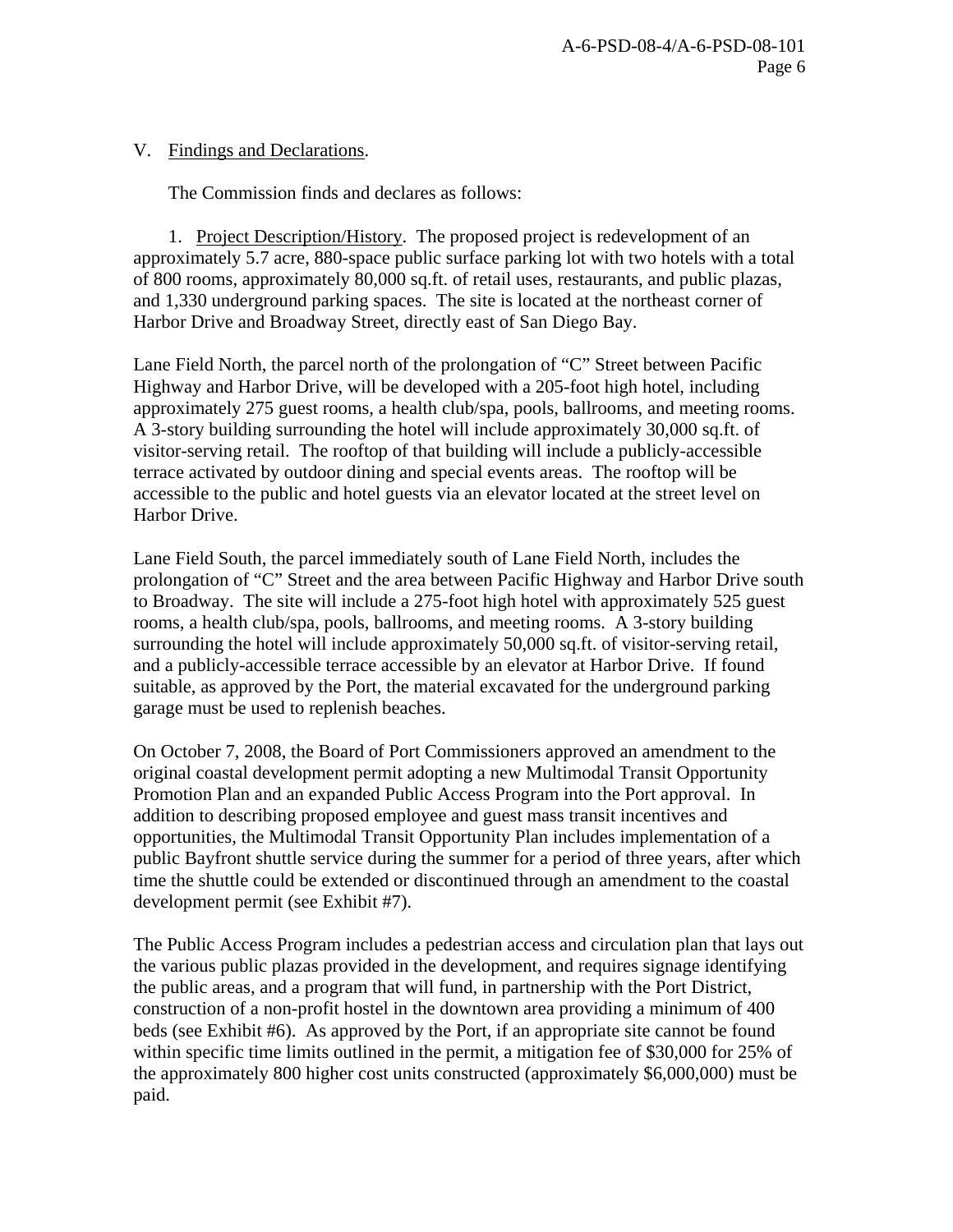The standard of review is the certified San Diego Unified Port District Port Master Plan.

 2. Public Access/Recreation/Visitor-Serving.The following PMP policies are relevant:

- IV. THE PORT DISTRICT, IN RECOGNITION OF THE POSSIBILITY THAT ITS ACTION MAY INADVERTENTLY TEND TO SUBSIDIZE OR ENHANCE CERTAIN OTHER ACTIVITIES, WILL EMPHASIZE THE GENERAL WELFARE OF STATEWIDE CONSIDERATIONS OVER MORE LOCAL ONES AND PUBLIC BENEFITS OVER PRIVATE ONES.
- Develop the multiple purpose use of the tidelands for the benefits of all the people while giving due consideration to the unique problems presented by the area, including several separate cities and unincorporated populated areas, and the facts and circumstances related to the development of tideland and port facilities.
- Foster and encourage the development of commerce, navigation, fisheries and recreation by the expenditure of public moneys for the preservation of lands in their natural state, the reclamation of tidelands, the construction of facilities, and the promotion of its use.
- Encourage non-exclusory uses on tidelands.

# VI. THE PORT DISTRICT WILL INTEGRATE THE TIDELANDS INTO A FUNCTIONAL REGIONAL TRANSPORTATION NETWORK

- Encouraging development of improved major rail, water and air systems linking the San Diego region with the rest of the nation.
- Improved automobile linkages, parking programs and facilities, so as to minimize the use of waterfront for parking purposes
- Providing pedestrian linkages
- Encouraging development of non-automobile linkage systems to bridge the gap between pedestrian and major mass systems.

VII. THE PORT DISTRICT WILL REMAIN SENSITIVE TO THE NEEDS, AND COOPERATE WITH ADJACENT COMMUNITIES AND OTHER APPROPRIATE GOVERNMENTAL AGENCIES IN BAY AND TIDELAND DEVELOPMENT.

• The Port District will at all times attempt to relate tidelands to the uplands.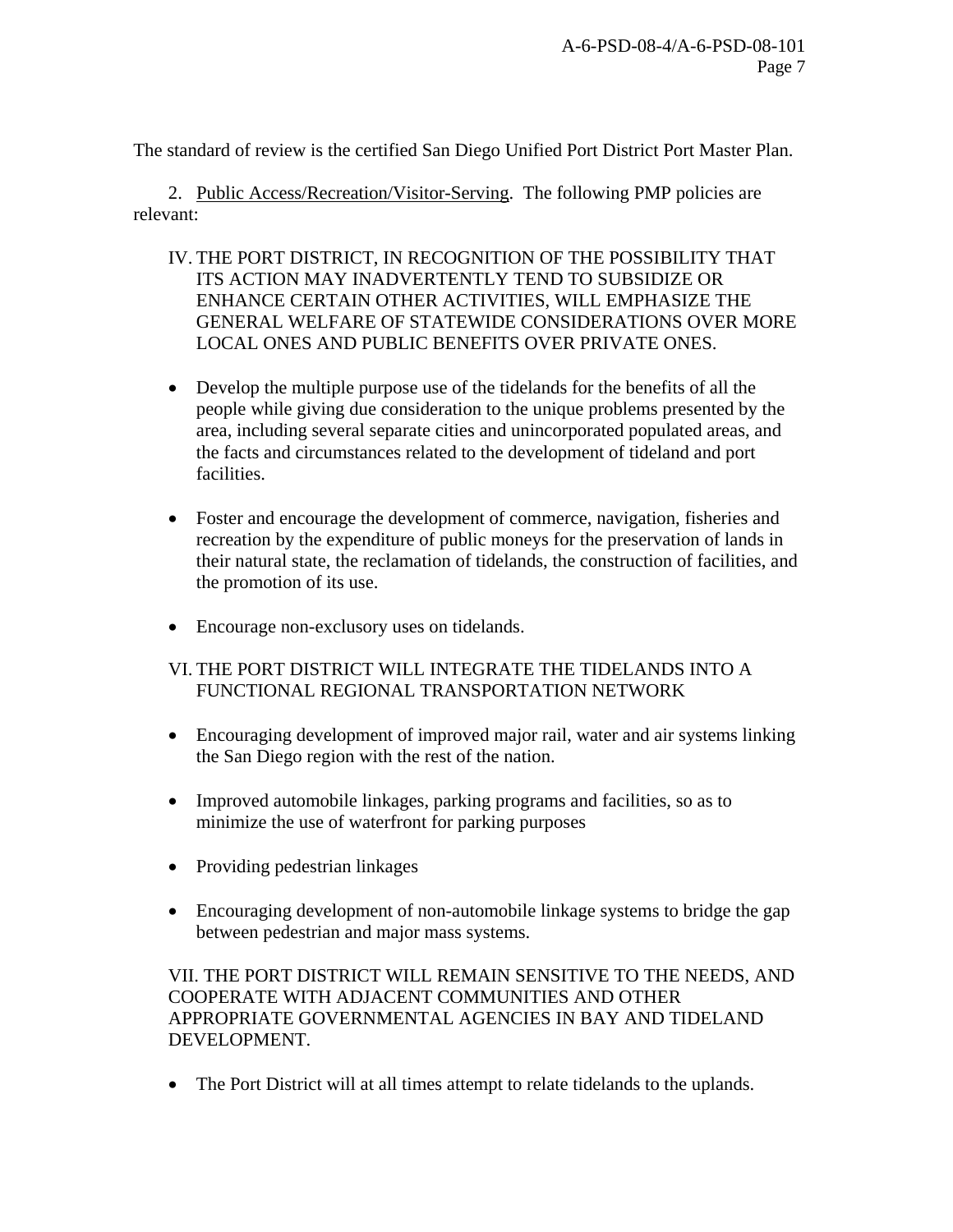• The Port District will cooperate, when appropriate, with other local governmental agencies in comprehensive studies of existing financing methods and sources which relate to the physical development of the tidelands and adjacent uplands.

Page 17 of the PMP states:

Maximum access to the shoreline is encouraged except where security or public safety factors would negate.

Page 38 of the PMP states:

## *Circulation and Navigation System*

…The provision of adequate access to and circulation within the San Diego Bay area is a key element in the success of economic activities, of the viability of public services and amenities, and the preservation of the area's environmental setting. The various modes of transport must be coordinated not only to the various land and water uses they support, but to each other to avoid incompatibilities, congestion, hazardous movements and unnecessary expenditures.

The existing site is currently an 880-space surface public parking lot. The proposed development would include construction of a 1,300 space underground parking garage including 300 public parking spaces beyond that necessary to serve the proposed hotel and retail development. As a result, the development itself will be fully parked, but there would be 580 fewer public parking spaces available to serve downtown and waterfront visitors. As noted in the above policies, a parking lot is not necessarily the best or most appropriate use of prime waterfront land, but when removing parking and increasing the intensity of development, providing alternative parking programs and facilities is necessary in order to maintain and promote public access to the coast. As such, the proposed project could have adverse impacts on public access, circulation, and public recreation.

In response to these concerns, the developer has proposed a "Multimodal Transit Opportunity Promotion Plan," identifying programs that the hotels would be implementing to promote non-automobile transit. Guest services would include a shuttle program with service to and from the airport and other en-route destinations within downtown San Diego, parking spaces reserved for advanced systems low emission vehicles, discounted trolley and bus passes, pedi-cab staging facilities, and shuttle services to and from the Convention Center for guests. Employees would be offered reduced transit fares, reduced parking fees for low emission vehicles, carpooling, and car sharing, and on-site bicycle parking with shower and locker facilities.

In addition to the programs for hotel guests and employees, in consultation with Commission staff, the applicant and the Port District have developed a plan to specifically address the lack of "non-automobile linkage systems to bridge the gap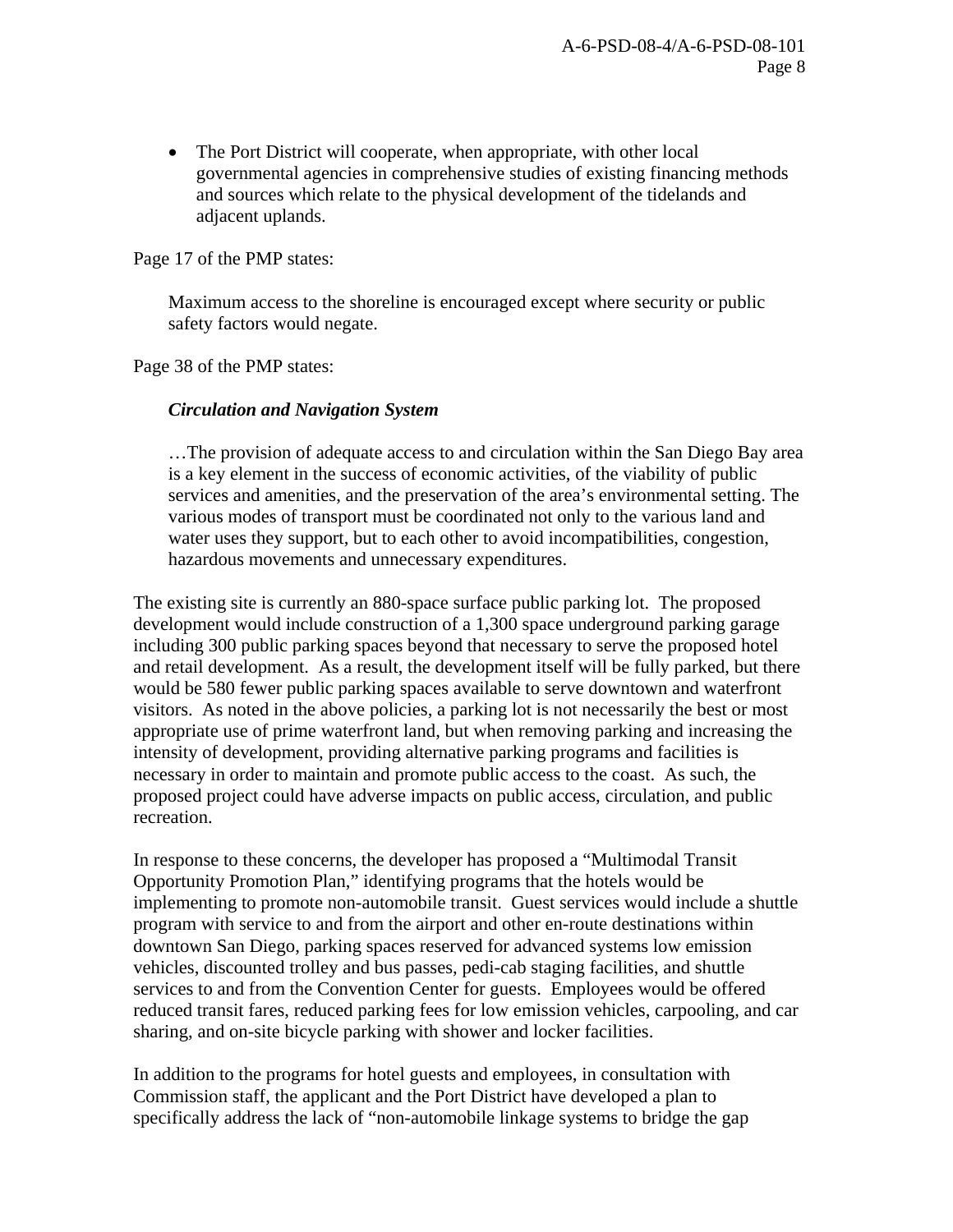between pedestrian and major mass systems"—namely a downtown shuttle that would serve both hotel guests and the general public to ensure that the continuing major development projects occurring on the waterfront do not result in traffic congestion which reduces the public's ability to gain access to the shoreline, particularly in the summer.

Unlike many cities along California's shoreline, San Diego does not have any kind of a shuttle service for visitors to the downtown bayfront. There are several transit systems that bring people downtown, but once there, there is currently no easy way to get around and along the waterfront.

In order to address this deficiency in San Diego's transportation system, the Plan requires that the applicant operate a summer shuttle in partnership with the Port daily from June 1 through August 31 for three years or until such time as a regional system is put into place. The shuttle will consist of two or more vehicles available to Lane Field hotel guests and retail visitors and members of the general public. For the first three years of operation, the shuttle will be provided at low cost to all riders.

The proposed route for the daily summer shuttle will include stops along Harbor Drive between Hawthorn and Park Boulevard. The route will begin and end at Lane Field, picking up and dropping passengers off in front of Lane Field South along Harbor Drive on the north bound lane. The shuttle will service the following destinations:

- Lane Field
- Holiday Inn
- County Administration Building
- Grape Street Pier & Maritime Museum
- Anthony's
- B Street Pier
- Hornblower Cruises
- Midway Museum
- The Fish Market
- Seaport Village
- The Hyatt
- The Marriott
- Convention Center
- Hilton Convention Center Hotel
- Gaslamp  $4^{th}$  & J (Alternate Route)

The program states that the shuttle system will commence operations in the month of June concurrent with occupancy of the hotels on Lane Field North and South. (The Port District has submitted correspondence clarifying that as approved by the Port, the program "does not distinguish development of one or both hotels and would be enforced upon occupancy of a hotel: if one hotel is completed first the provision will be enforced upon occupancy of that one hotel; if both hotels are constructed simultaneously then the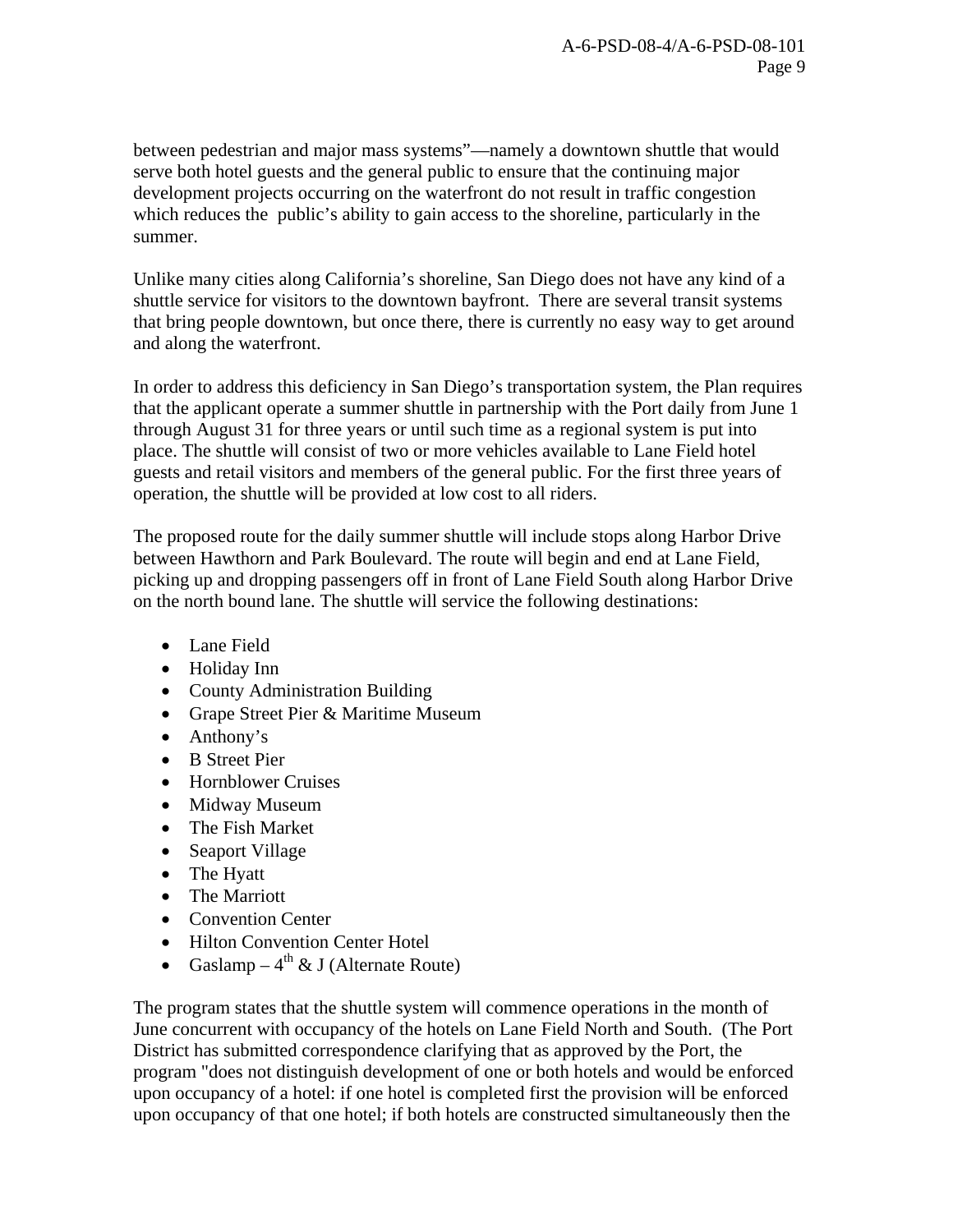provision will be enforced upon simultaneous occupancy. The language in the Multimodal Transit Plan is intended to reaffirm this. The intent of the applicant is to construct one hotel at a time and to provide the shuttle service upon occupancy of the first hotel…" (email from Matthew Valerio 10/29/08).

After three years, the applicant will fund a market-feasibility and demand study to assess the impact and effectiveness of the shuttle. At that time, the shuttle program could be terminated, but only through approval of a coastal development amendment to this permit. Therefore, the Commission will have an opportunity to evaluate these studies and ensure termination of the shuttle would not adversely impact coastal resources.

In the meantime, the applicant has taken the lead in organizing a committee of downtown stakeholders, including local government officials, hotel representatives, transit agency members, and residents to form a shuttle committee to share preliminary concepts, identify key issues, and plan next steps for creating a downtown region shuttle serving a broader area and other clients, including residents and commuters. It is expected that the downtown shuttle committee, including Commission staff, will continue to work on establishing a more extensive shuttle with a broader focus that could supersede the proposed bayfront shuttle. Special Condition #2 requires implementation of the Transit Opportunity Promotion Plan.

Any new development downtown will put additional stresses on the surrounding circulation system. However, as noted, the downtown region is well served with mass transit (buses, trolleys, trains) that will help get people to the proposed hotel. Lane Field is located immediately adjacent to multiple transit connections and services that are within easy walking distance of the site. Thus, concentrating dense development at this site is consistent with the Port Master Plan. The proposed public downtown shuttle system will offset the additional impact the development will have on public access and circulation and significantly improve the ability of visitors and residents to access the waterfront during the peak summer season.

Furthermore, the Commission finds that any temporary impacts to public access that might occur during construction will not be a significant adverse impact to public access or recreation. Development of Lane Field was approved in concept by the Commission in March 2001 as part of the North Embarcadero Port Master Plan Amendment (PMPA #27). This amendment included adoption of a Parking Management & Monitoring Program for the North Embarcadero to address the potential parking demand and impacts to traffic and circulation through requiring the construction of additional surface parking lots and alternatives to on-site parking, including the promotion of mass transit and planning for shuttle stops in the area.

It is likely that the availability of public parking will be reduced during construction. However, this kind of short-term impact was anticipated during build-out of the North Embarcadero, and overall, the Parking Management & Program for the area, and for Lane Field specifically is expected to improve parking and access opportunities in and around the site. The downtown area is fully built out, and there is no feasible way the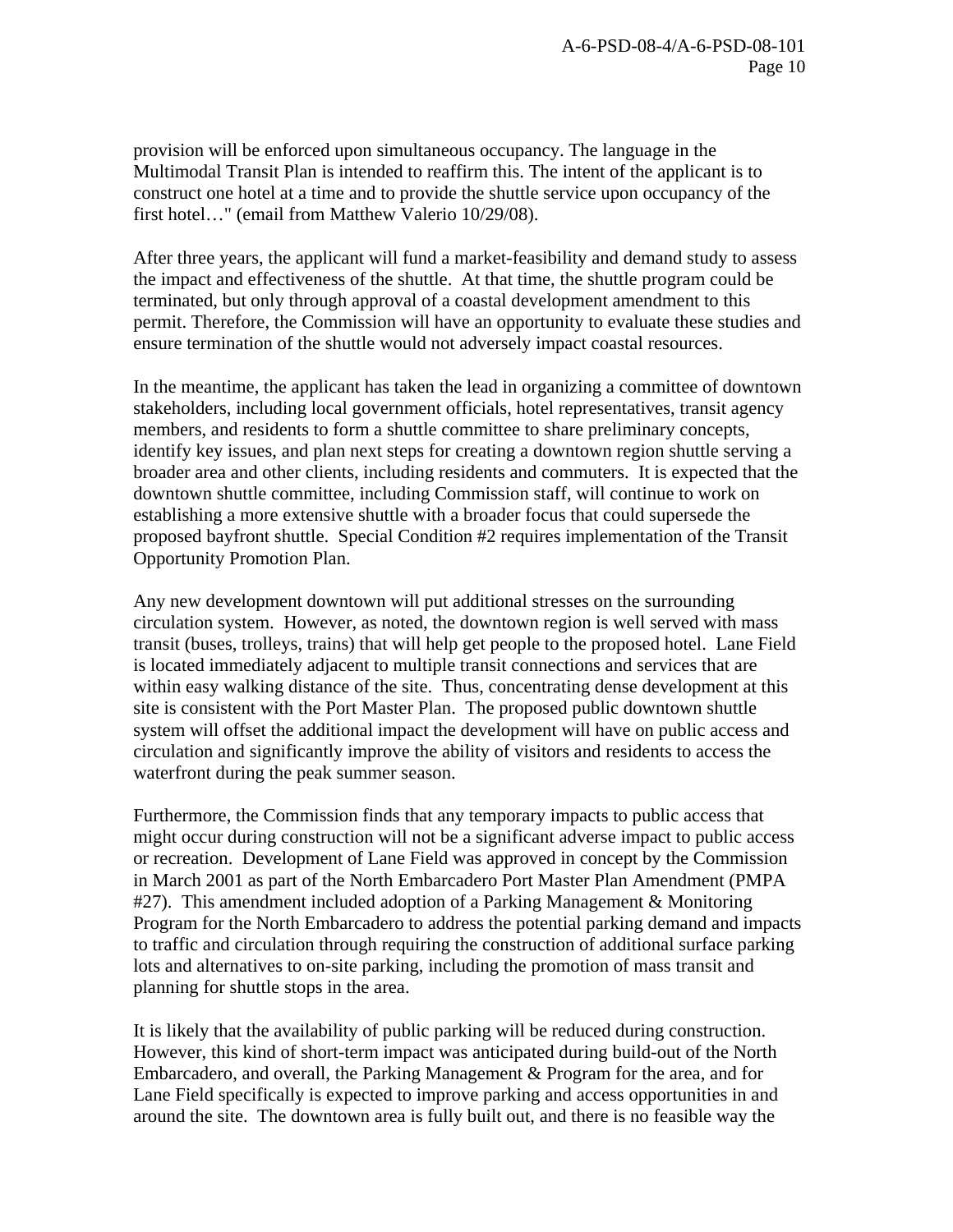applicant could provide temporary replacement public parking elsewhere during construction. The applicant has entered into an agreement with Five Star Parking, the Parking Operator for Lane Field and numerous other parking lots downtown to accommodate all of the parking demand over the entire term or the construction. Exhibit #20 shows the Five Star public parking locations and spaces around the project site. The Port District is also working with the cruise ship operators to provide shuttles from offsite lots. The long-term, permanent benefits of the development are expected to outweigh and mitigate the short-term construction impacts to public access and recreation.

In summary, the project will significantly increase the density and intensity of use along the waterfront, but in conjunction with providing significant offsetting benefits to public access, consistent with the certified Port Master Plan. Connectivity or linkage to offsite public parking reservoirs within and adjacent to Port tidelands will be provided through the proposed public downtown shuttle system serving the waterfront, which will distribute public use of Port tidelands. The Multimodal Transit Opportunity Promotion Plan is specific and mandatory, and no adverse impacts to public access or circulation will occur. Therefore, as conditioned, the project can be found consistent with the certified Port Master Plan.

 3. Public Access/Lower-Cost Visitor-serving Commercial. In addition to the above listed Port policies encouraging non-exclusory uses on Port tidelands and increased public access, the Port Master Plan also includes the following policy:

## **Development and Conservation Strategy**

The basic direction of development and conservation efforts in the coastal zone is, where feasible, to protect, maintain, enhance, and restore the overall quality of the man-made and natural coastal zone environment. Port development seeks to minimize substantial adverse environmental impacts; minimize potential traffic conflicts between vessels in the port; give highest priority to the use of existing land space within harbors for port purposes; and provide for a full array of beneficial activities including recreation and wildlife habitat uses. A balanced approach also takes into account the social and economic needs of the people of the State.

A detailed "Lane Field Public Access Program" has been developed as a condition of the permit that lays out the public access corridors, plazas, viewing terraces and other features that will be provided throughout the development as well as the required public access signage and hours of operation for the public areas. As proposed, this plan will ensure that public access and recreational opportunities are available in association with the hotel and retail uses, which are themselves high-priority visitor-serving uses.

Nevertheless, the project would consist entirely of high-end luxury hotel rooms, thus encouraging exclusory uses on tidelands. The room rate at the proposed hotels is expected to be in the high \$200 per night range. When exclusive visitor accommodations are located on the waterfront, they occupy area that would otherwise be available for lower cost visitor and public recreational facilities. The problem with exclusivity of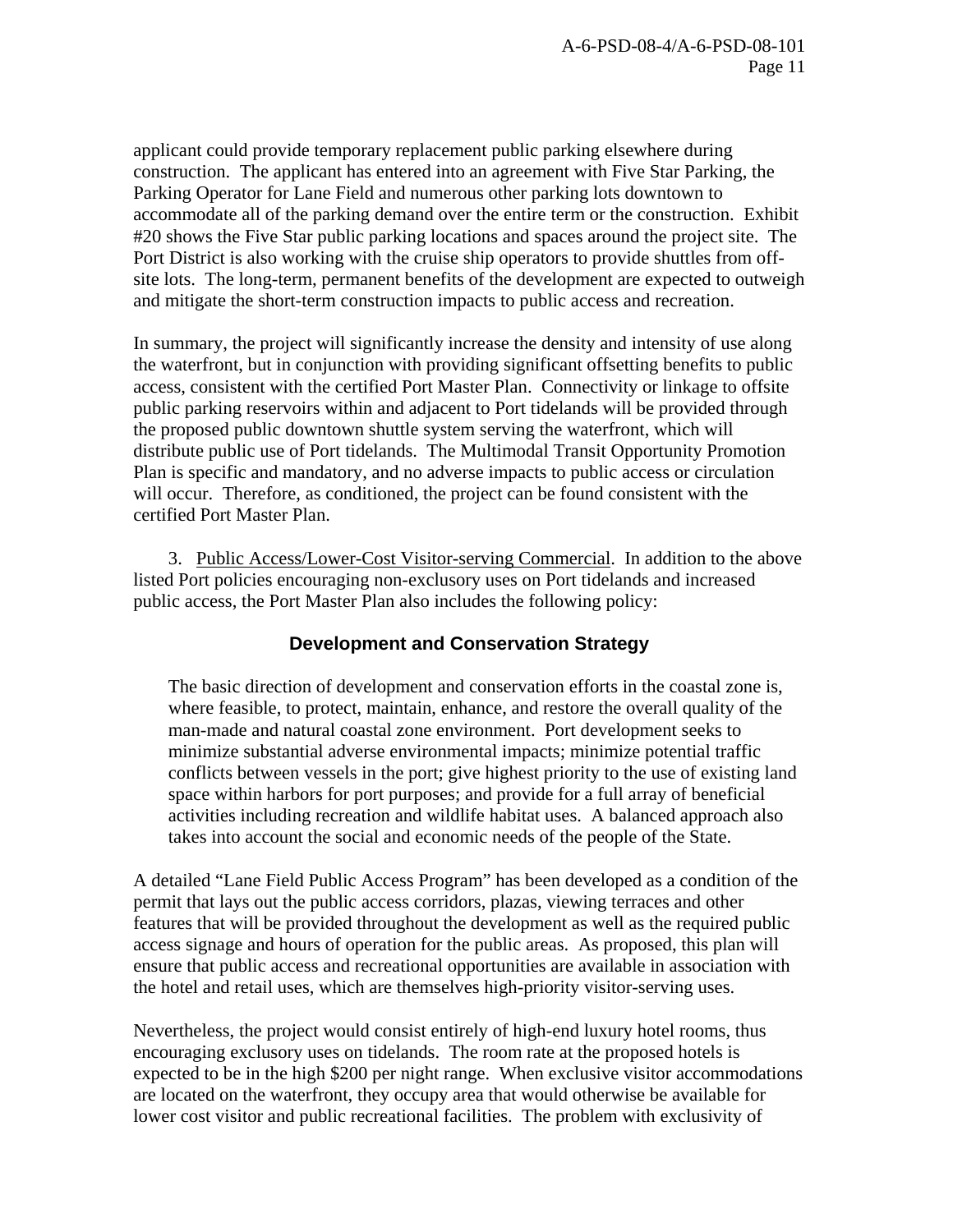shoreline accommodations has become increasingly acute throughout California. The particular distinction in the subject case is that the site is publicly owned land held in trust by the Port District. The Port District therefore has the ability to ensure the provision of lower-cost overnight facilities in a way that is much more difficult for the Commission or local governments to accomplish when regulating development of privately owned land. Lower-cost overnight facilities can and should be provided and encouraged along San Diego Bay. However, at this time, there are no lower-cost motels, campgrounds, or youth hostels on Port tidelands. Even transient boat mooring rates in San Diego Bay have increased substantially in recent years.

There is a place for higher-end facilities in the Port District, but it should be as one component of a wide range of overnight accommodations available to serve all segments of the population, to ensure the shoreline is available to everyone. This concept is referenced in the PMP policy that requires a balanced approach to development that "takes into account the social and economic needs of the people of the State."

Recognizing that the proposed project does not provide such facilities and in response to these policies, in consultation with Commission staff, the applicant and the Port District have developed an innovative and hopefully precedential program to fund and construct a new non-profit hostel in the downtown region.

As proposed by the applicant and approved by the Board of Port Commissioners as part of the required public access program, the applicant will work with the Port District to design and construct a non-profit hostel on Port controlled land, funding half of the construction costs. The hostel operator would have to provide a matching grant for the rest of the construction costs, and the land value of the hostel site would be the Port's contribution to the project.

The minimum number of lower cost units proposed to be constructed was derived from the Commission's past practice of requiring a mitigation fee based on a percentage of the number of high-cost hotel units being constructed. Although the Commission prefers the actual provision of lower-cost accommodations in conjunction with projects, where necessary, the Commission has used in-lieu fees to provide lower-cost opportunities. For example, for Oceanside LCPA #1-07 (Downtown District), the Commission approved a requirement that a fee be paid per hotel room for 25% of the total quantity of proposed new units that are not lower cost. The subject development is for 800 hotel rooms, thus, the Commission would typically require that a mitigation fee be assessed for 25% (200) of the rooms, to offset the cost of constructing new lower cost accommodations.

However, hostels often have varying room sizes than can accommodate different numbers of people. So rather than assume that construction of 200 lower-cost units would be the most appropriate amount of mitigation, the applicant has proposed constructing a hostel with a minimum of 400 beds (200 hotel rooms would typically have 400 beds). The applicant has indicated that approximately 133 hostel rooms would accommodate 400 beds and thus be equivalent to providing 200 new units.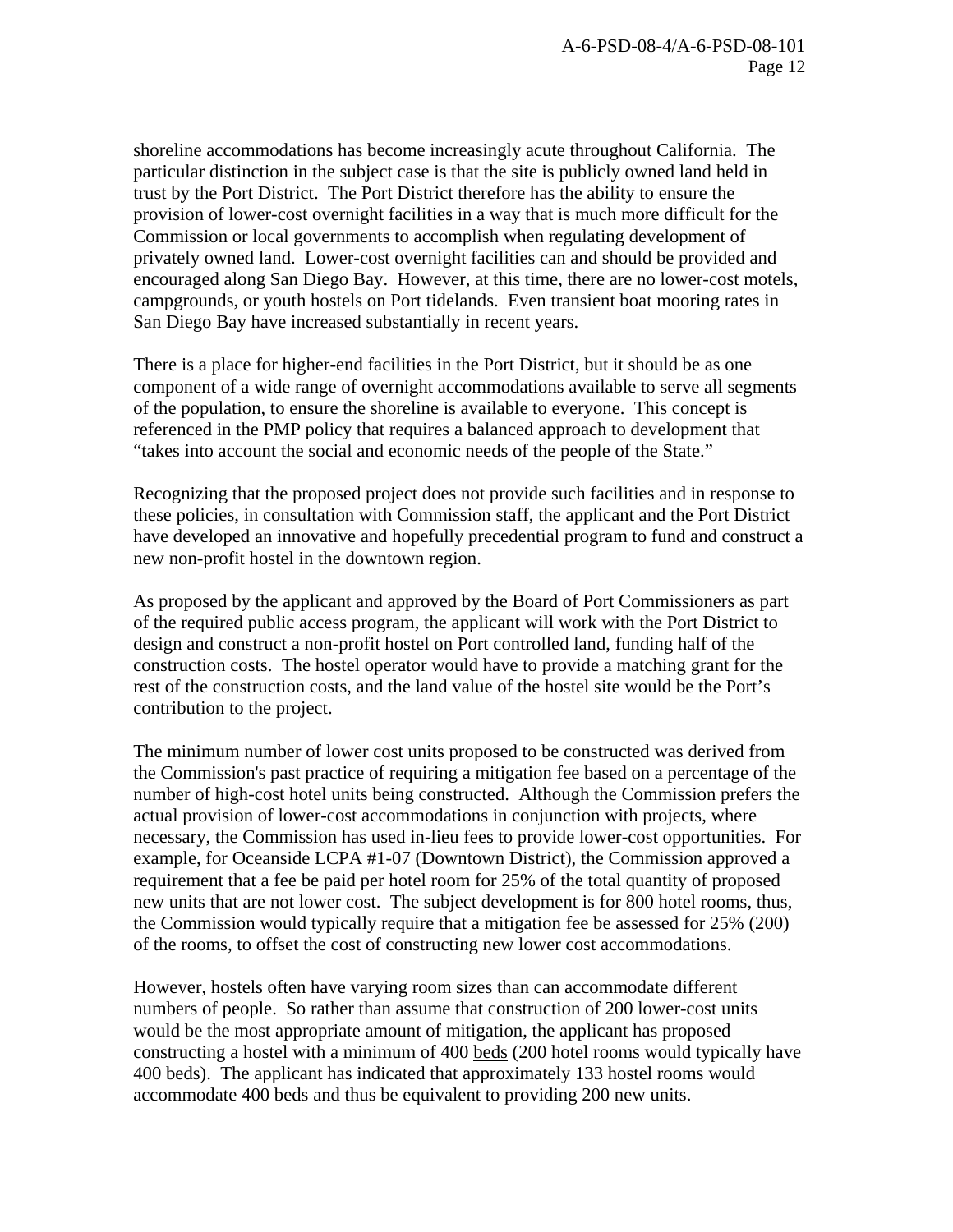The plan acknowledges that developing a new hostel will take several years to implement, requiring a development program, a suitable site, entitlements under CEQA and the Port Master Plan, and design and construction. However, a strict timetable for meeting particular project goals is included in the plan. For example, prior to issuance of the coastal development permit, the applicant must enter into a memorandum of understanding or other legal arrangement with a qualified nonprofit hostel operator establishing the requirements and responsibilities contained in the Public Access Plan.

Within twelve months from issuance of the coastal development permit for the project, the applicant must identify one or more sites in conjunction with the Port and the hostel operator and complete an appropriate site feasibility analysis. Within six (6) months from completion of Task #1, the applicant must negotiate an agreement with the Port to establish a development program and an entitlement process for an approximately 133 unit hostel. And so on, until construction of a hostel commences.

If the milestones are not met on time, the Port must notify the Executive Director, and the Executive Director may at that time require the applicant to pay a fee in lieu of construction, consisting of \$30,000 for 25% of the units being, having been and to be constructed on Lane Field (\$6,000,000 total). The Commission required a similar in-lieu fee for the conversion of a 130-unit hotel (not yet constructed) located on the bluffs in Encinitas to a 100-unit condo-hotel, with 30 units required to remain as traditional hotel units (6-92-203-A4/KSL), and for the Surfer's Point Resort development in Encinitas (#A-6-ENC-07-51). The \$30,000 fee amount was established based on figures provided to the Commission by San Diego Hostelling International USA (Hostelling International is a non-profit organization with more than 4,000 hostels in over 60 countries, including two in San Diego), in an October 26, 2007 letter. The figures provided by HI are based on two models for a 100-bed, 15,000 sq. ft. hostel facility in the Coastal Zone.

To ensure that mitigation funds would be available in the event the hostel program is not executed, prior to execution of the lease with the Port District, a bond or other financial instrument acceptable to the Port must be executed to ensure the fee amount, including any interest that would have accrued since issuance of the Coastal Development Permit, is paid.

If the hostel planning and design milestones are not met on time, the Executive Director also has the option of granting a time extension. The applicant could also apply for an amendment for a revised affordable accommodations proposal. Thus, in all cases, the Commission can be assured that a hostel will be built, a mitigation fee will be paid, or they will have the opportunity to review a revised proposal to ensure all impacts are fully mitigated. Special Condition #3 requires implementation of the Public Access Program.

To further ensure that the hostel will be constructed in the area most impacted by the proposed high-end hotel, Special Condition #4 requires that the location of the hostel be on Port Tidelands within the City of San Diego. Construction of the hostel will require a coastal development permit appealable to the Commission, and potentially a Port Master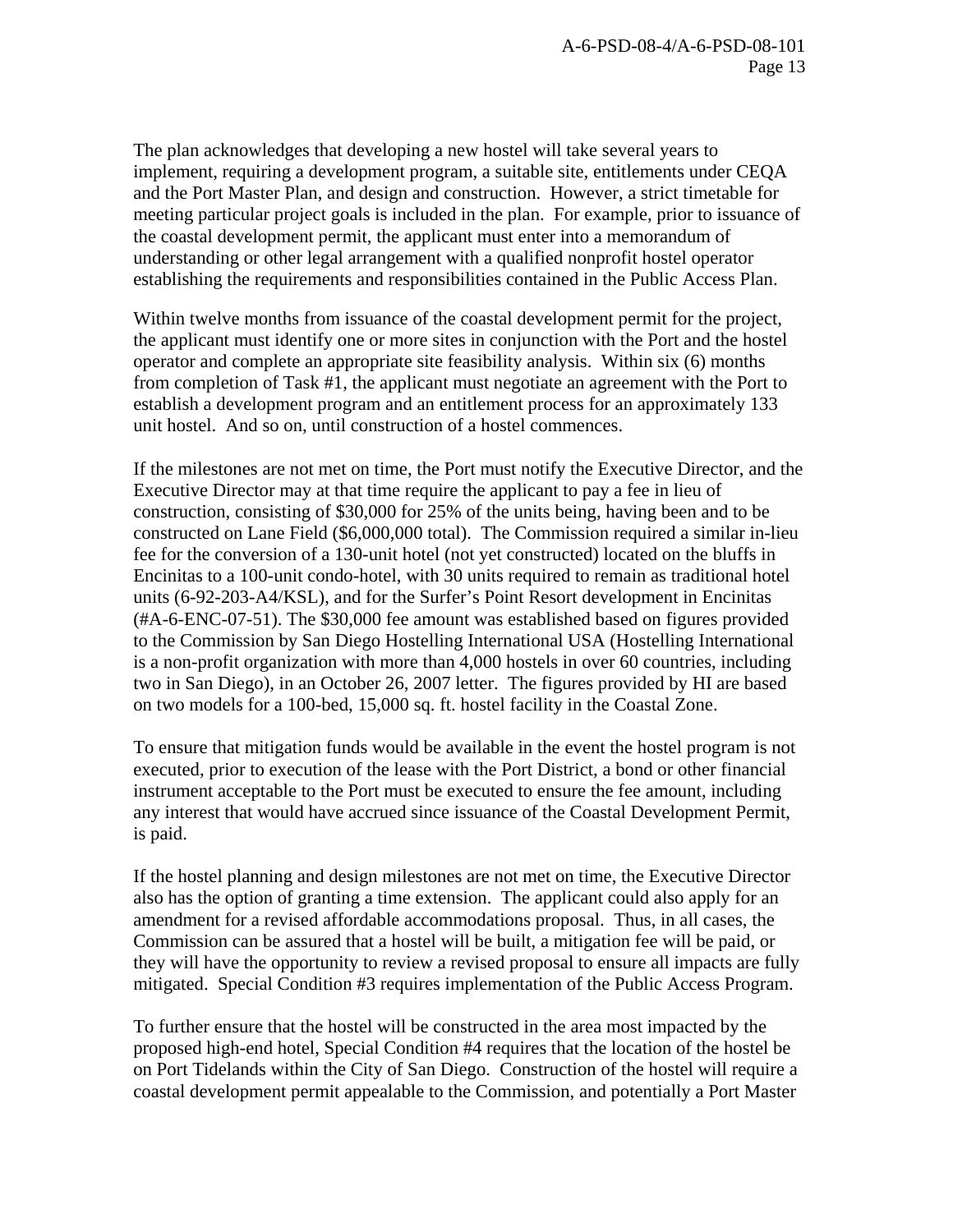Plan Amendment, ensuring that the Commission will have oversight authority over the development.

The proposed program is expected to establish an on-going program and mechanism for the development of lower-cost units that future high-end development projects on Port Tidelands will be able to participate in. If the appraised value of the hostel exceeds the Coastal Commission's typical fee of \$30,000 for 25% of higher cost units constructed, any excess value can be credited to a Port "bank" to be applied to future Port projects. Those projects could pay an additional mitigation fee to offset the remaining impacts, or develop a similar program to establish low-cost overnight accommodations.

As noted, planning and construction of a hostel could take until several years after completion of the Lane Field project. This is not, however, atypical for projects where the Commission has imposed requirements to provide fees in lieu of providing lower cost accommodations. In past projects, the Commission has required mitigation fees to be used for land acquisition, construction and/or to subsidize the provision of an as-of-yet unidentified lower cost visitor-serving accommodations within a high-cost facility or offsite in the project vicinity. While these requirements are a very good first step towards mitigating the impacts of high-cost accommodations, in-lieu fees also do not result in the immediate creation of lower-cost facilities, but are pooled for future development opportunities. In contrast, the proposed project, with its built-in, specific milestones, is very likely to result in construction of an actual facility far sooner than payment of an inlieu fee would.

In summary, the proposed project, as condition, will provide adequate mitigation for impacts to lower-cost visitor-serving overnight accommodations associated with the construction of exclusory uses. Therefore, the Commission finds the conditioned project consistent with the certified Port Master Plan.

 4. Protection of Sensitive Biological Resources/Water Quality. Relevant PMP policies include the following:

VIII. THE PORT DISTRICT WILL ENHANCE AND MAINTAIN THE BAY AND TIDELANDS AS AN ATTRACTIVE PHYSICAL AND BIOLOGICAL ENTITY.

• Establish guidelines and standards facilitating the retention and development of an aesthetically pleasing tideland environment free of noxious odors, excessive noise, and hazards to the health and welfare of the people of California.

X. THE QUALITY OF WATER IN SAN DIEGO BAY WILL BE MAINTAINED AT SUCH A LEVEL AS WILL PERMIT HUMAN WATER CONTACT ACTIVITIES.

• Insure through lease agreements that Port District tenants do not contribute to water pollution.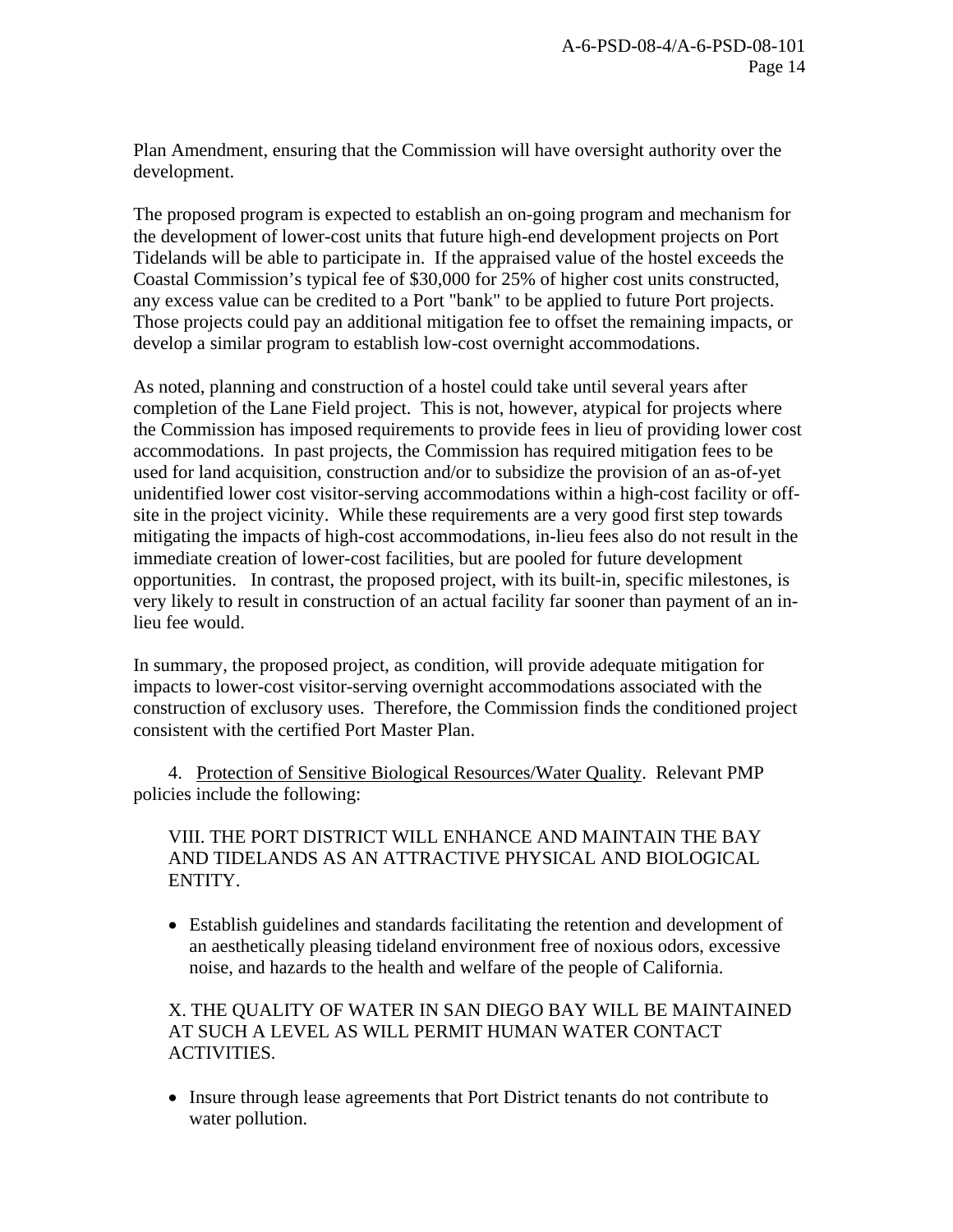- Cooperate with the Regional Water Quality Control Board, the County Health Department, and other public agencies in a continual program of monitoring water quality and identifying source of any pollutant.
- Adopt ordinances, and take other legal and remedial action to eliminate sources of pollution.

XI. THE PORT DISTRICT WILL PROTECT, PRESERVE, AND ENHANCE NATURAL RESOURCES, INCLUDING NATURAL PLANT AND ANIMAL LIFE IN THE BAY AS A DESIRABLE AMENITY, AN ECOLOGICAL NECESSITY, AND A VALUABLE AND USABLE RESOURCE.

The Lane Field project, as proposed, includes a comprehensive runoff control system to minimize storm water runoff, eliminate dry weather runoff from landscape irrigation, treat and reuse up to 100% of stormwater and non-storm runoff and minimize runoff pollutants generated on site using source control best management practices. The initial stages of the project will clean up contaminated soil and groundwater left by past uses of the site for parking, dry cleaning, and transportation. The project includes detailed construction Best Management Practices (BMPs), site design BMPs, source control BMPs, and treatment control BMPs designed to address the potential runoff from the site.

In recognition of the fact that this project is conducting cleanup operations within a few hundred feet of San Diego Bay, those cleanup activities will be closely regulated by both state and local agencies. In particular, the staff of the San Diego Regional Water Quality Control Board (RWQCB) have communicated to the Port that the RWQCB will be providing regulatory oversight of the environmental investigations and cleanup activities required at the Lane Field site due to the proximity of the site to the Bay. This means that the regulatory staff of the RWQCB will be funded to closely monitor the cleanup project and have authority to require additional soil removal and groundwater treatment, if needed to protect waters of the state.

For this project, the Coastal Commission's water quality staff reviewed the Lane Field draft Water Quality Technical Report (March and October 2008), the draft Storm Water Pollution Prevention Plan (March 7, 2008), a Preliminary Drainage Report (March 2008), a letter report on Additional Phase II Environmental Site Assessment Services (February 15, 2007), the Supplemental Phase II Environmental Site Assessment – Groundwater Assessment Addendum (November 2, 2007), letters from Adams Broadwell Joseph & Cardozo (January 7, January 23, and October 22, 2008), a letter from SWAPE consultants (December 28, 2007), a letter from Lane Field Developers to the Port of San Diego dated October 17, 2008 (see Exhibit #19), the draft Coastal Development Permit dated October 24, 2008, Sediment Quality Assessment Study at the B Street/Broadway Piers, Downtown Anchorage and Switzer Creek, San Diego Bay – Phase I Final Report (March 2004) and TMDL Sediment Quality Assessment Study at the B Street/Broadway Piers, Downtown Anchorage and Switzer Creek, San Diego Bay – Phase II Final Report (June 2005).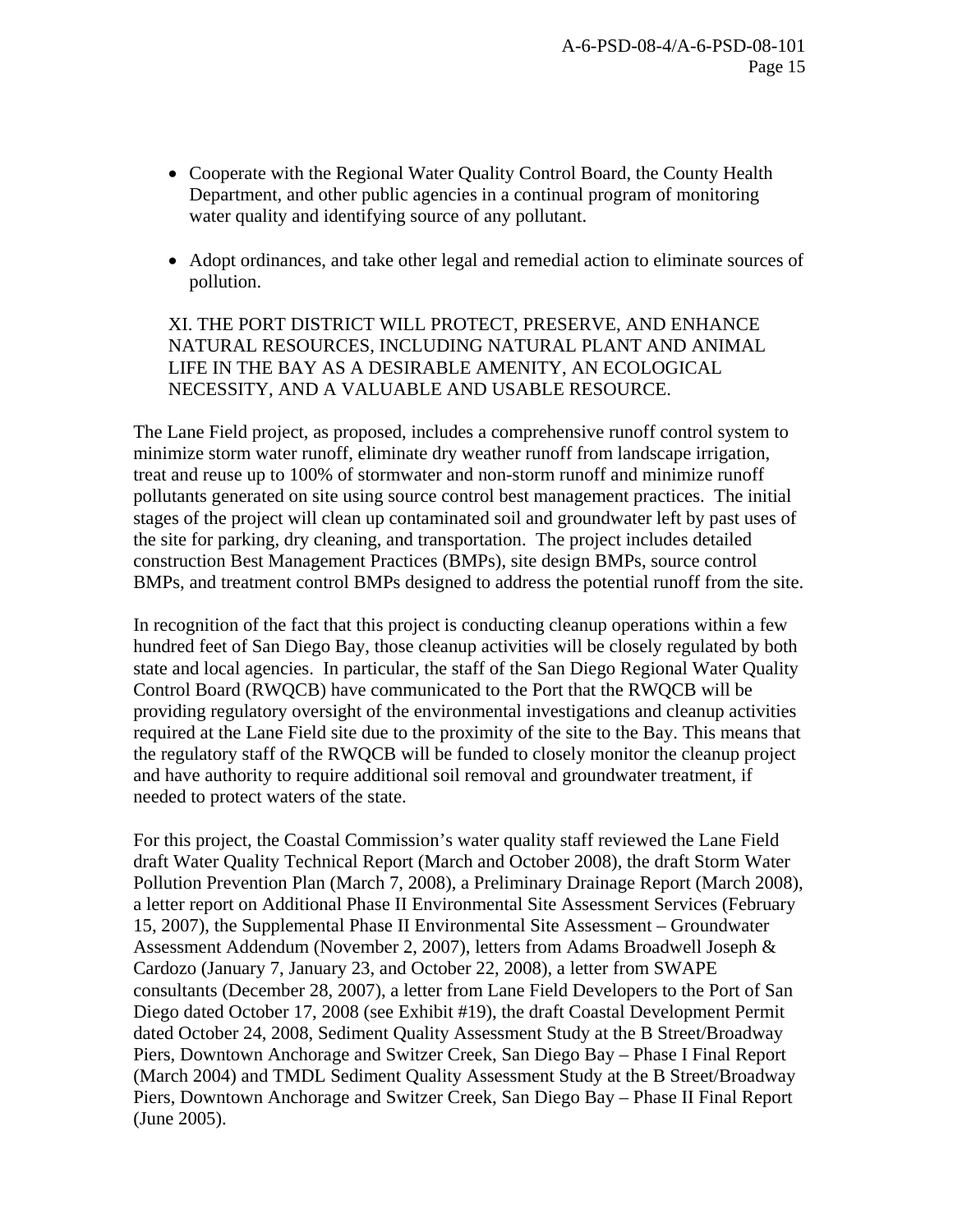The Lane Field site exhibits soil contaminants related to the former commercial uses of the property. There are residual contaminants in the soil from past uses of the site including parking, dry cleaning, and transportation. The project description includes actions to remove and properly dispose of the known contaminated soils. It also specifies additional sampling and analysis if more contamination is found during the excavation process. The Commission's water quality staff reviewed the environmental site assessment reports and concluded that appropriate sampling techniques, sample densities and follow up sampling have been conducted to allow site cleanup to go forward. Additional soil and groundwater information will be analyzed as the cleanup progresses, allowing regulators from the RWQCB to require additional soil removal and groundwater treatment, if needed, to protect waters of the state. The project will be subject to the requirements of both the statewide Construction Storm water Permit (Construction General Permit 99-08-DWQ) and the San Diego Municipal Storm Water Permit (R9- 2007-0001).

The applicant has submitted a Water Quality Technical Report (WQTR) describing how the project will eliminate dry weather runoff from landscape irrigation and treat and reuse up to 100% of storm water runoff from the project site using site design, source control and treatment control BMPs. In recognition of the proximity of San Diego Bay, this project goes well beyond the more typical requirements of minimizing dry weather flow and treating the  $85<sup>th</sup>$  percentile storm events with subsequent discharge of the treated water to the bay. By reusing up to 100% of the stormwater onsite and eliminating dry weather flow from landscape irrigation, the potential adverse impacts of this project are negligible.

There has been some concern expressed about runoff from a small portion of the site that would have drained directly to the streets without passing through treatment control BMPs and that this discharge may adversely impact the bay. This concern has been addressed; based on information provided by Project Design Consultants on December 17, 2008, the project design now provides for capture and treatment of 100% of site runoff from storms up to the  $85<sup>th</sup>$  percentile storm event and for all non-storm runoff.

Concern has also been expressed about the affect of discharge from this project on the contaminated sediments that exist between the Broadway and B Street Piers. The sediments in this area were identified by the statewide Bay Protection and Toxic Cleanup program in the 1990's as having elevated concentrations of polycyclic aromatic hydrocarbons (PAHs), copper, chlordane, and mercury*.* In the Phase I Sediment Quality Assessment report completed for the RWQCB in 2004, the authors concluded that the sources of these contaminants were stormwater and commercial shipping. While stormwater may have been a significant contributing factor to the contaminated sediments in the past, the primary sources of contamination: automobile byproducts, railroad right of way wastes (e.g., insecticides, oils and creosote) and spills from dry cleaning operations, the Lane Field development will not be a source of these chemicals and as stated above the project will capture, treat and reuse up to 100% of dry weather and stormwater runoff.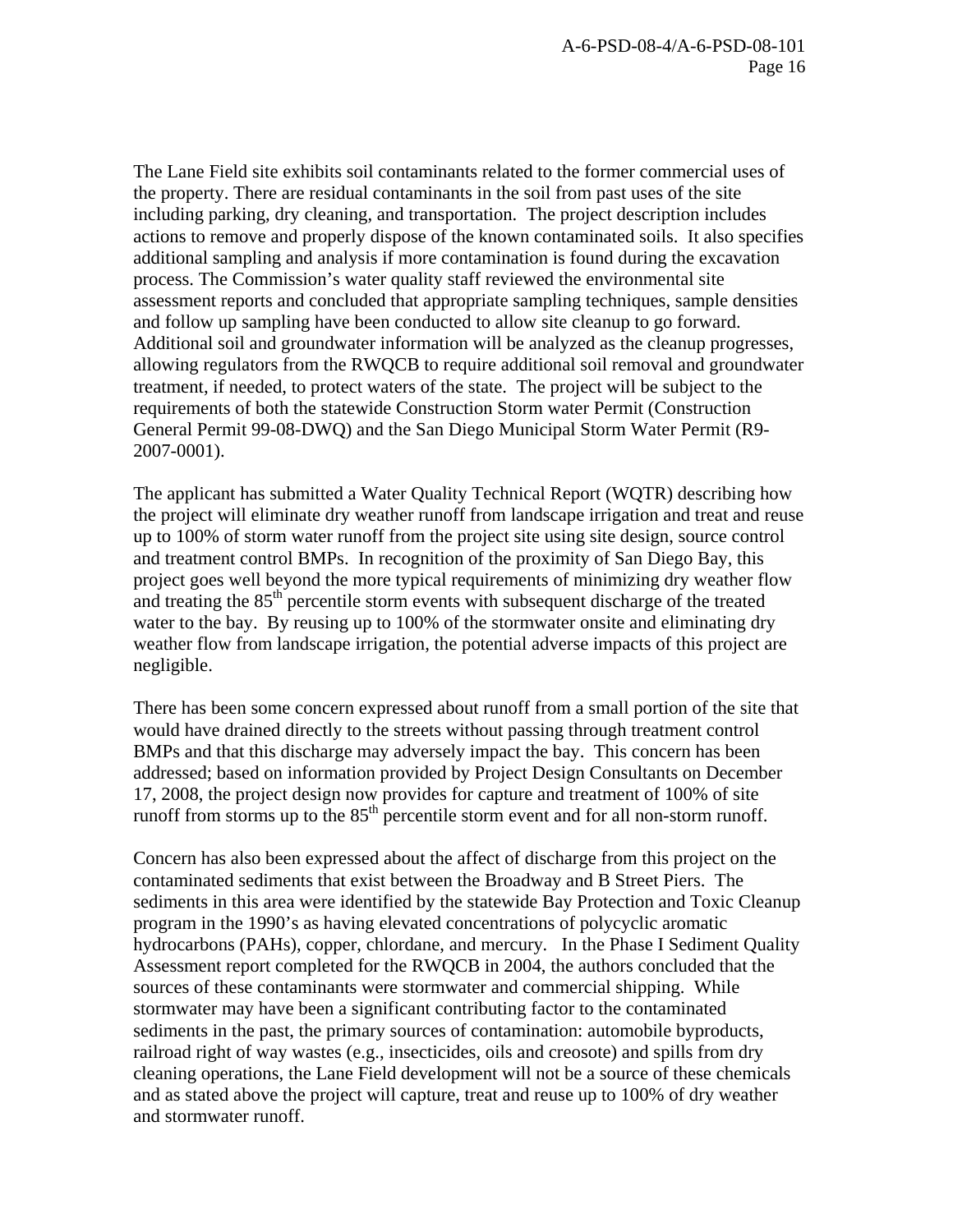## Site Cleanup

The Lane Field project includes the cleanup of soil and groundwater on the property to reduce the threat to San Diego Bay and to make way for construction of the underground portions of the project.

This project will remove most of the shallow soil contamination at the site through excavation of 198,000 cubic yards of soil for building foundations and subterranean parking. Although some residual soil contamination may be left in place (as with most soil and groundwater cleanup projects), this will be done under the oversight of state and local regulators and only if the risk to human health and the environment has been reduced to legally acceptable levels. Special Provisions 6 through 17 of the Port's Coastal Development Permit (Exhibit #5) commits the Port to complete soil cleanup at the site and Special Provision 6 specifically commits the Port to complete a risk assessment of any hazardous materials remaining at the site. (Special Condition #1 of this permit requires implementation of all of the conditions in the Port's original permit). In any case, the levels and potential exposure of contaminants at the site will be reduced by the development project to levels that are not adversely impacting human health or the environment.

The RWQCB staff sent a letter to the Port of San Diego on September 16, 2008 indicating that "the site may pose a threat to water quality due to 1) the proximity of the site to San Diego Bay and 2) the potential transport mechanisms associated with the proposed redevelopment of the site (e.g., storm water runoff and dust). This type of letter is used by the RWQCB staff to notify project developers that their project may cause adverse water quality impacts unless the project implements appropriate controls on soils, groundwater and runoff. The letter gives notice to the property owner that the RWQCB staff expects to provide close "regulatory oversight of the environmental investigations and any cleanup activities required" and will be followed up with an agreement that describes the RWQCB oversight and the responsibilities of the developer. Condition #7 requires that the project developer provide evidence of an agreement with the RWQCB for regulatory oversight during the site cleanup and construction.

## Proposed Best Management Practices

The draft Water Quality Technical Report (WQTR) dated March 2008 specifies that the project will include the following Site Design BMPs: increased building density (multistory building), minimized width of streets and sidewalks (while still addressing public safety and maintaining a "walkable environment"), minimized directly connected impermeable surfaces and use of native and drought-tolerant species in landscaping.

Source Control BMPs specified include an efficient irrigation system, use of pestresistant native plants, use of only professional pest controllers, provision of Integrated Pest Management (IPM) educational materials to maintenance personnel and employees, storm drain stenciling, and covered parking that will be cleaned using dry methods (i.e.,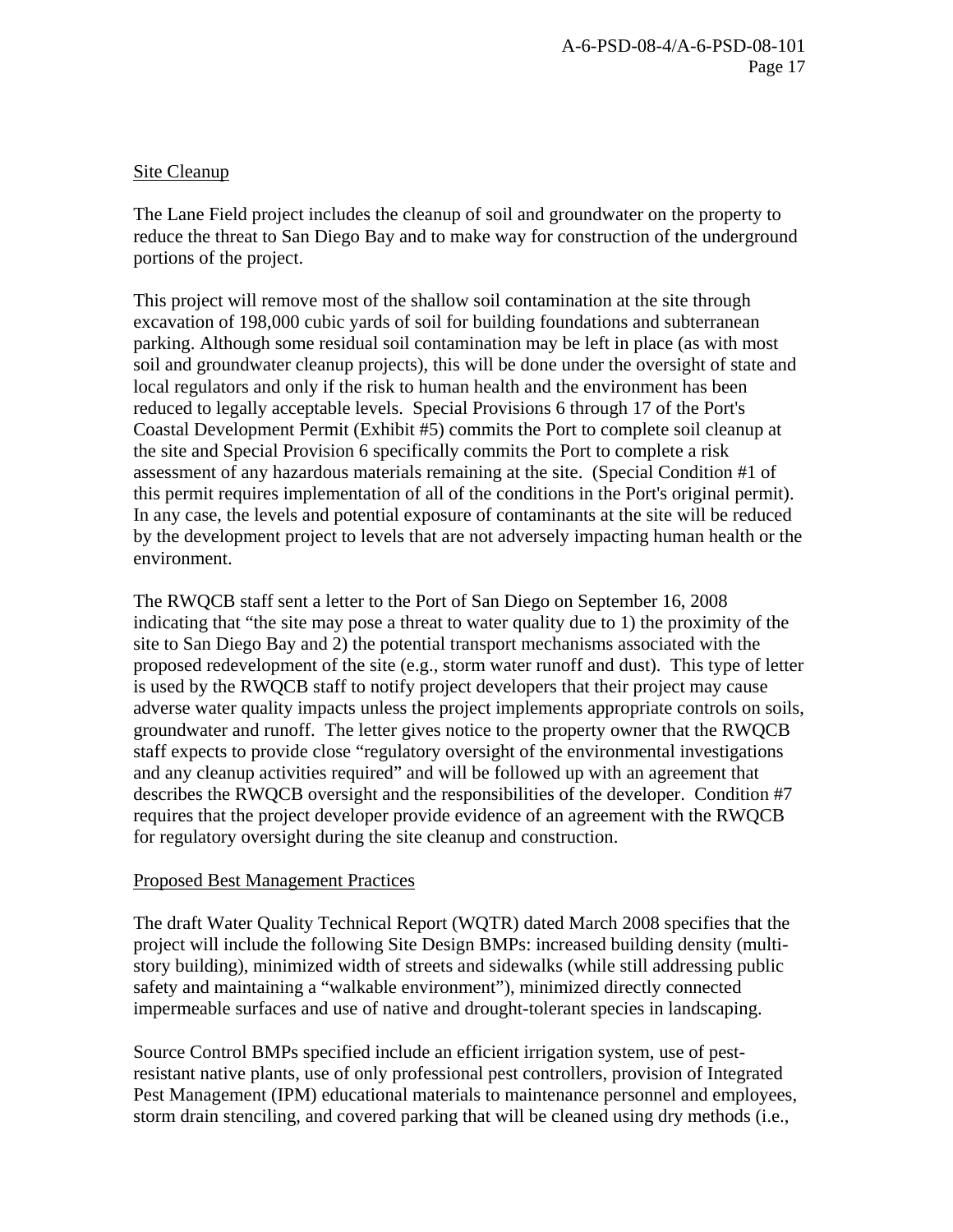no runoff generated). In addition, all kitchen discharge pipes will be equipped with grease interceptors and pool maintenance will be conducted by certified pool maintenance crews.

Priority Development Project (PMP) Individual BMPs listed in the WQTR include: cleaning the drive way with dry methods (sweeping and vacuuming), loading docks designed to preclude run-on and runoff, any vehicle or equipment cleaning to be completed on-site will be done within the building or in a area that discharges to a biofiltration treatment control BMP and all mop water will be discharged to the sanitary sewer.

The WQTR also makes recommendations for Treatment Control (TC) BMPs that are appropriate and feasible for this project, only recommending BMPs that have medium to high efficiency for removing the expected target pollutants to be generated by the completed project. The WQTR indicates the expected pollutants that may be generated by this project as follows: bacteria and viruses, heavy metals, sediment, organic compounds, pesticides and trash and debris. The WQTR indicates that since pesticides and bacteria are not effectively removed by most TC BMPs that the project will depend on extensive source control BMPs as the primary method to address those pollutants. The project description states that, at a minimum, the post-construction TC BMPs will be designed to treat storm water runoff up to, and including, the 85th percentile storm event.

The WQTR indicates that the following TC BMPs are feasible for this project: bioretention, flow-through planter boxes (e.g., in a roof garden), modular wetlands, a proprietary filtration system, downspout filters, catch basin inserts and trench drain inserts. For the buildings, the WQTR recommends that pollutants from roofing materials and air deposition be addressed by flow-through planter boxes as part of a Garden Roof. Rain barrels are also recommended as a method to mitigate increases in peak flow due to the development. Pollutants from the courtyard will include air deposition and litter and the WQTR recommends regular sweeping and vacuuming to address those pollutants. Runoff from the courtyard will be directed to inlet catch basins or a constructed wetland. The WQTR specifies that all spills and leaks will be addressed in a timely manner and any non-storm water that collects in the parking garage will be sent to the sanitary sewer.

The WQTR describes the site design, source control, and priority development project BMPs that will be included in the project, but it does not specify the treatment control BMPs to be used. The analysis does provide a selection of treatment control BMPs that are appropriate to address the water quality issues of site runoff, but the applicant plans to identify the selected TC BMPs when the final development plans are completed. Therefore Condition #5 requires a Water Quality Management Plan describing the complete post-construction stormwater and non-stormwater runoff pollution control system and the selected mechanisms to capture, treat and reuse runoff from the site. Condition #6 requires an Operation and Maintenance plan that includes description of the long-term operation and maintenance requirements of complete post-construction stormwater and non-stormwater runoff pollution control system described in the Water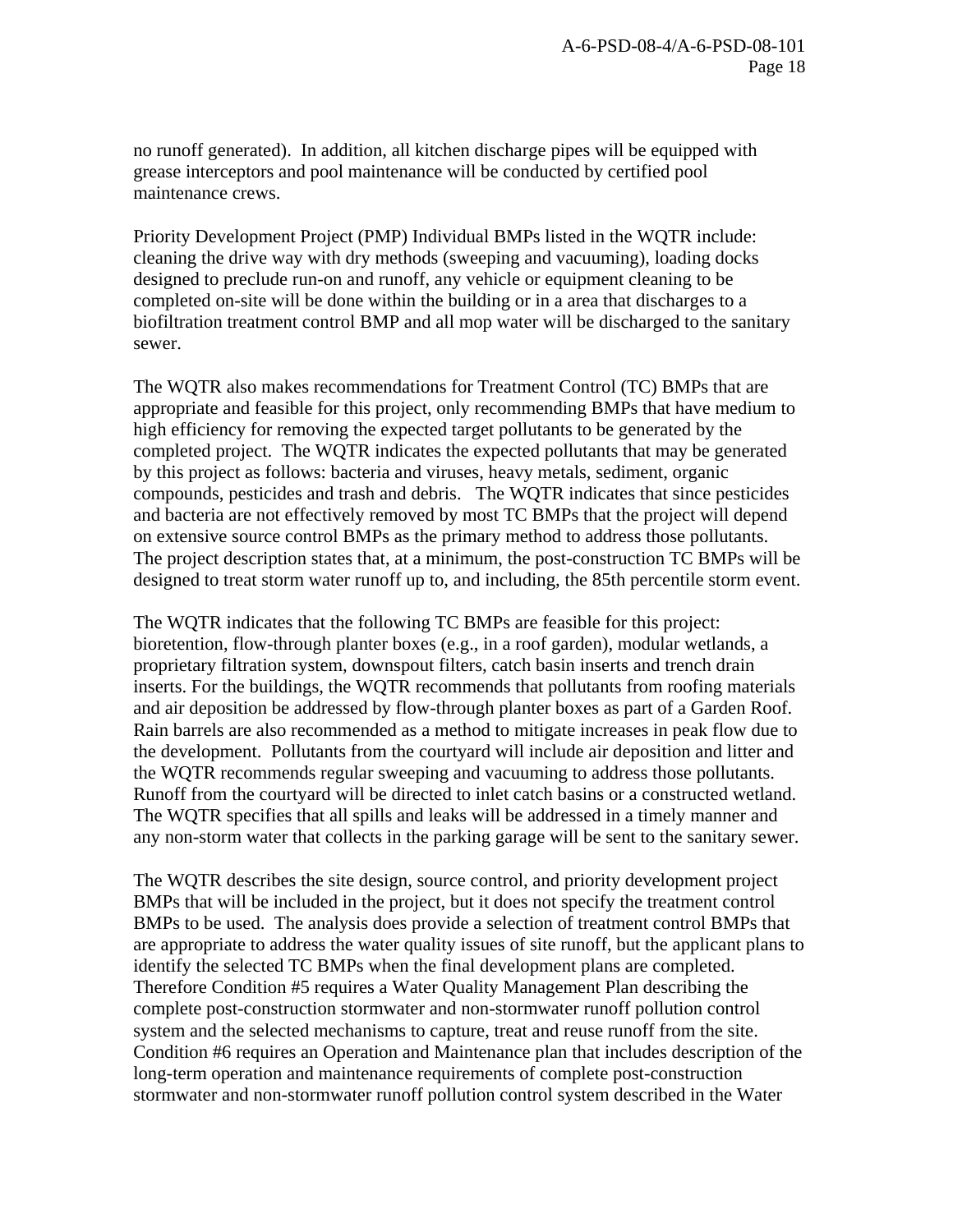Quality Management Plan described in Condition #5 and a description of the mechanisms that will ensure ongoing long-term maintenance.

#### Summary

As described above, the Coastal Commission's water quality staff has reviewed the site investigation reports and water quality plans for the Lane Field site. The project plans include a system of construction BMPs, site design BMPs, source control BMPs, and treatment control BMPs that will adequately protect the aquatic organisms and bay resources from site cleanup activities, construction activities, as well as post-construction storm water and dry weather runoff. The site cleanup and construction activities will be closely regulated by both state (RWQCB) and local agencies.

Therefore, the Commission finds that the project as conditioned by the Port, will be consistent with the water quality provisions of the certified Port Master Plan cited above.

- 5. Visual Quality. Relevant PMP policies include the following:
- Views should be enhanced through view corridors, the preservation of panoramas, accentuation of vistas, and shielding of the incongruous and inconsistent.

# *Civic Zone*

# […]

The most important element in this zone is the conversion of the old Lane Field site and Navy Engineering building into a new complex of buildings and open spaces. Primary consideration is a 600-to-800-room hotel. The intent of the plan is to retain flexibility for considering a wide array of development options. The concept includes possible multiple utilization of activities that could provide for commercial recreation; international trade, travel and cultural complexes; commercial and office space for maritime business; support facilities related to the Port; and subject to negotiation with the U.S. Navy, the provision of equal or better building space for the relocation of the Naval Facilities Engineering Command. The FAR for Lane Field parcel is 7.0 and 6.5, while building height limits range from 400 feet to 200 feet sloping toward the Bay. Special setback requirements along the Broadway side of this parcel range from 55 feet to 65 feet, widening toward the Bay (See Figure 4.7 of the Visionary Plan, which also illustrates the special radius setback on North Harbor Drive/ Broadway SW corner). Stepbacks for upper stories are 25-feet minimum at 50-feet building height except for the B Street side of the parcel and on other east-west streets where they are 15 feet. There are no stepback requirements along Pacific Highway. (See Visionary Plan Figures 4.5, 4.6, 4.7 and 4.8.)

The proposed project does include two deviations to the required stepbacks in the PMP. Specifically, the Initial Study for the project states: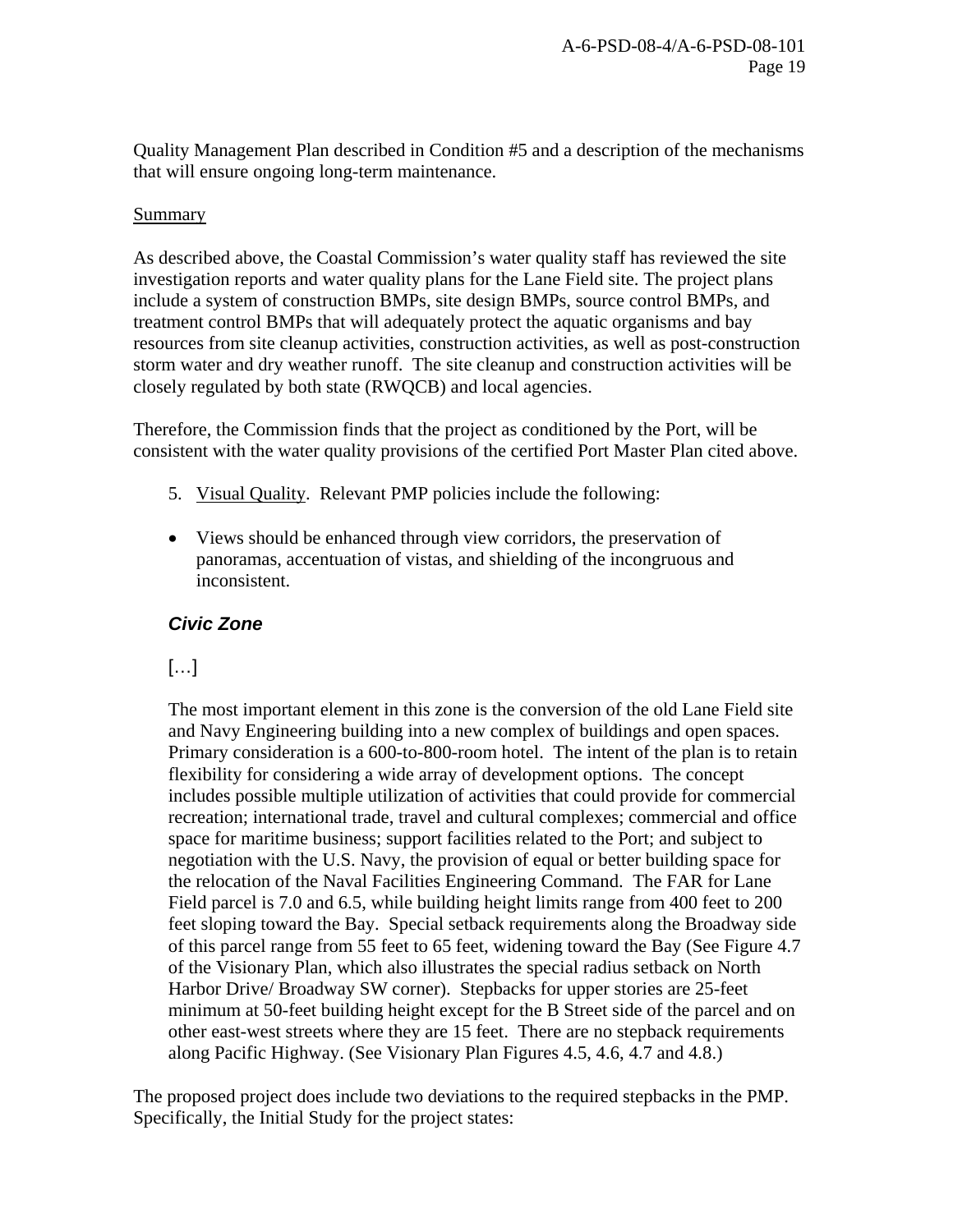There are two minor intrusions into the stepback area. On the Lane Field South hotel, a portion of the proposed spa and restaurant/bar intrudes approximately 15 feet into the 25-foot setback on the 50-foot podium level along the C Street frontage. This is proposed to be a glass, partially transparent feature. Both hotels propose to provide public realm elevator access to the podium roof levels from the Harbor Drive sidewalk. The elevator penthouses would consist of an approximately 100 square foot approximately 20 foot tall structure. This structure would be mostly transparent and located within the 25-foot setback on the 50-foot podium level. The elevators would be visible features located on the outside of each building to insure that the public is aware that the elevators are available for public uses. It is necessary to locate the penthouse in the setback to accommodate this location.

As cited above, the Port Master Plan requires ground level setbacks along the Broadway side of Lane Field, and on North Harbor Drive. The proposed project is consistent with all required setbacks.

The PMP also requires stepbacks, which are building setbacks for the upper floors intended to reduce bulk and scale, and preserve view corridors. The PMP requirements for stepbacks for upper stories are 25-feet minimum at 50-feet building height except for east-west streets, where they are 15 feet. There are no stepback requirements along Pacific Highway. Thus, the PMP requires a 15 foot stepback on C Street at a height of 50 feet. As approved by the Port, a portion of the proposed project consisting of a single story spa at the fifth floor of the Lane Field South hotel and an emergency stairwell adjacent to the restaurant/bar would provide only a 10-foot setback on the C Street frontage.

The above-quoted description from the Initial Study of a 15-foot intrusion in the 25-foot stepback on the 50-foot podium level is a reference to the North Embarcadero Visionary Plan (NEVP) requirements. The NEVP has additional setback and stepback requirements for the area, some of which are stricter than the PMP requirements, but the NEVP also allows various minor exceptions to the standards. In any case, the NEVP is used by the Port for guidance, and is not part of the certified Port Master Plan, and is not the standard of review.

Thus, as proposed, a very small portion of the project would provide only a 10-foot stepback (5 stories up), where the PMP specifies a 15-foot stepback is required. However, the proposed intrusion is fairly minor. The single-story spa located on the southeast corner of C Street and Pacific Highway steps back 10 feet from the C street building face at the 50 foot level and extends 85 feet to the west. The emergency stairwell, also just a single story, is located west of the spa, and is 60 feet across. At a height of 50 feet, in a structure 275 feet high, the proposed structure will not represent a significant increase in bulk and scale beyond that envisioned in the PMP (see Exhibit #11). The exhibit demonstrates that the project overall will be far smaller than would have been allowed under the PMP standards.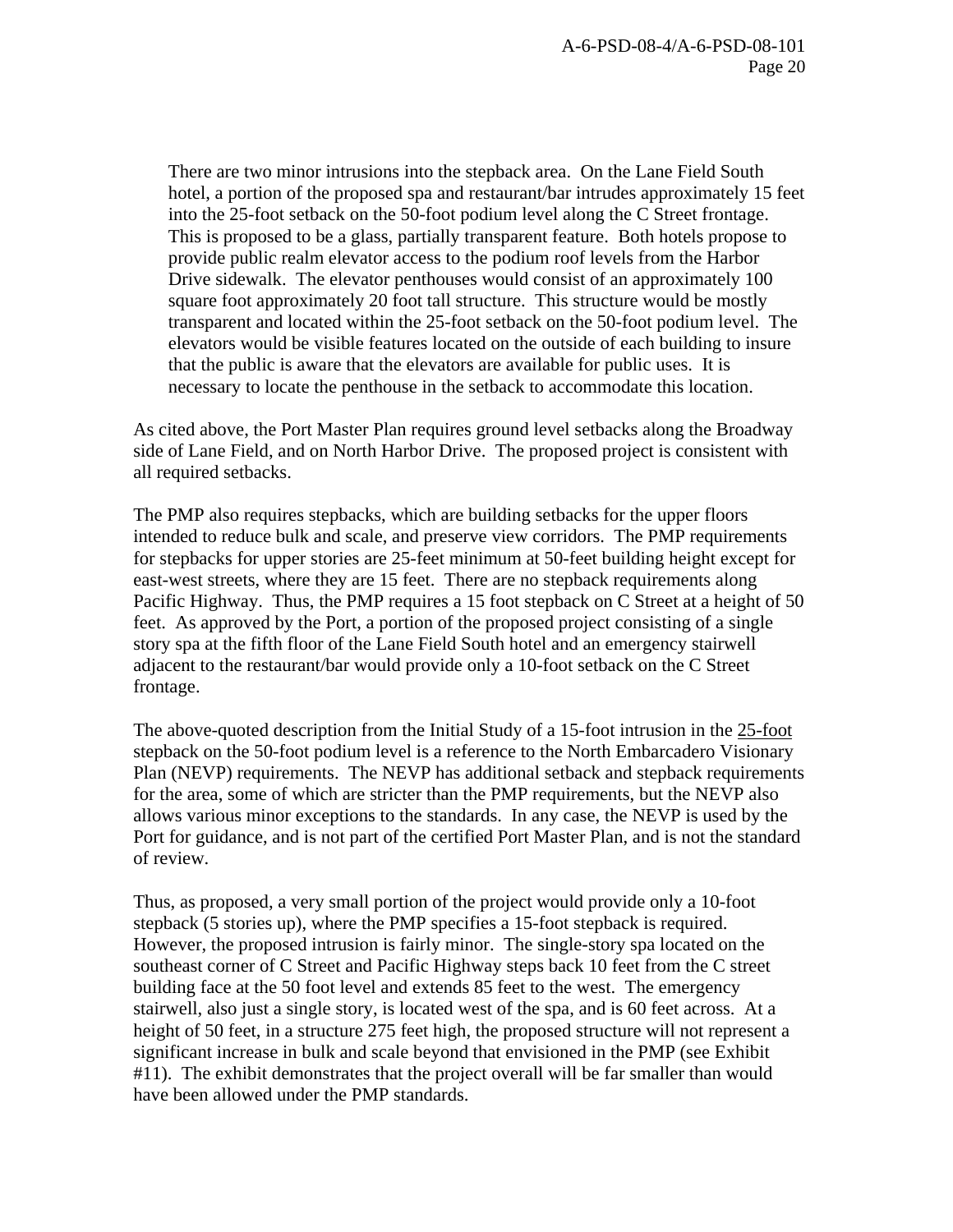Nor will the project adversely impact views along the C Street corridor, or any other public view corridors. The project proposes construction of a publicly accessible plaza and accessway along the extension of C Street, which will separate the two hotel towers and retail development and will create a significant new physical and visual linkage to the bay. However, the extension of C Street is not identified as a view or access corridor in the PMP. The two towers will be set 250 feet apart, and the 5-foot intrusion into the stepback at 50 feet in height will not adversely impact public views, and is consistent with the stated intent of the PMP to retain flexibility for considering a wide array of development options on the site.

The proposed project also includes two glass elevators on North Harbor Drive that will be open to the public to access the podium building public terraces. These elevators are within the required ground-level setbacks, but would encroach 9 feet into the required 25 foot stepback at 50 feet in height. However, elevators are narrow columns not typically considered "upper stories" subject to stepback requirements. The elevators could be removed from the project, which would preserve the full 25 foot stepback. However, the proposed elevators will substantially improve public access to the proposed viewing terraces. Part of the purpose of stepbacks is to ensure development has a pedestrian orientation, and the elevators will draw pedestrians to and into the structure by being visible and on the street level, accessible to the public without having to go into the hotel building itself. The minor intrusion in the stepback at 50 feet in height for glass elevators for public use is not expected to have any significant adverse visual impact, and is consistent with the intent of the PMP to provide and expand public access to the structure.

The PMP allows development at Lane Field at height limits ranging from 400 feet to 200 feet sloping towards the bay. The proposed towers will be 275 feet high (South Tower) and 200 feet high (North Tower), down to 50 feet along Harbor Drive. The development overall will be significantly smaller in bulk and scale than the maximum permitted in the PMP, with public plazas through the center of the site, and along the southern edge of the site adjacent to Broadway Street. No adverse impacts to visual quality are anticipated.

The project includes extensive landscaping, which is expected to visually enhance the area. Special Condition #8 requires the applicants to use drought-tolerant native or noninvasive plant material.

Therefore, the Commission finds that the project as conditioned by the Port, will be consistent with the visual quality provisions of the certified Port Master Plan cited above.

 6. Climate Change. Relevant Port Master Plan policies include XI and VIII, cited above.

While any new development is likely to result in some increased energy demand and fuel usage, the proposed development includes a plan to incorporate environmentally sustainable initiatives into the project. The initiatives include meeting the requirements of LEED (Leadership in Energy and Environmental Design) Silver Certification,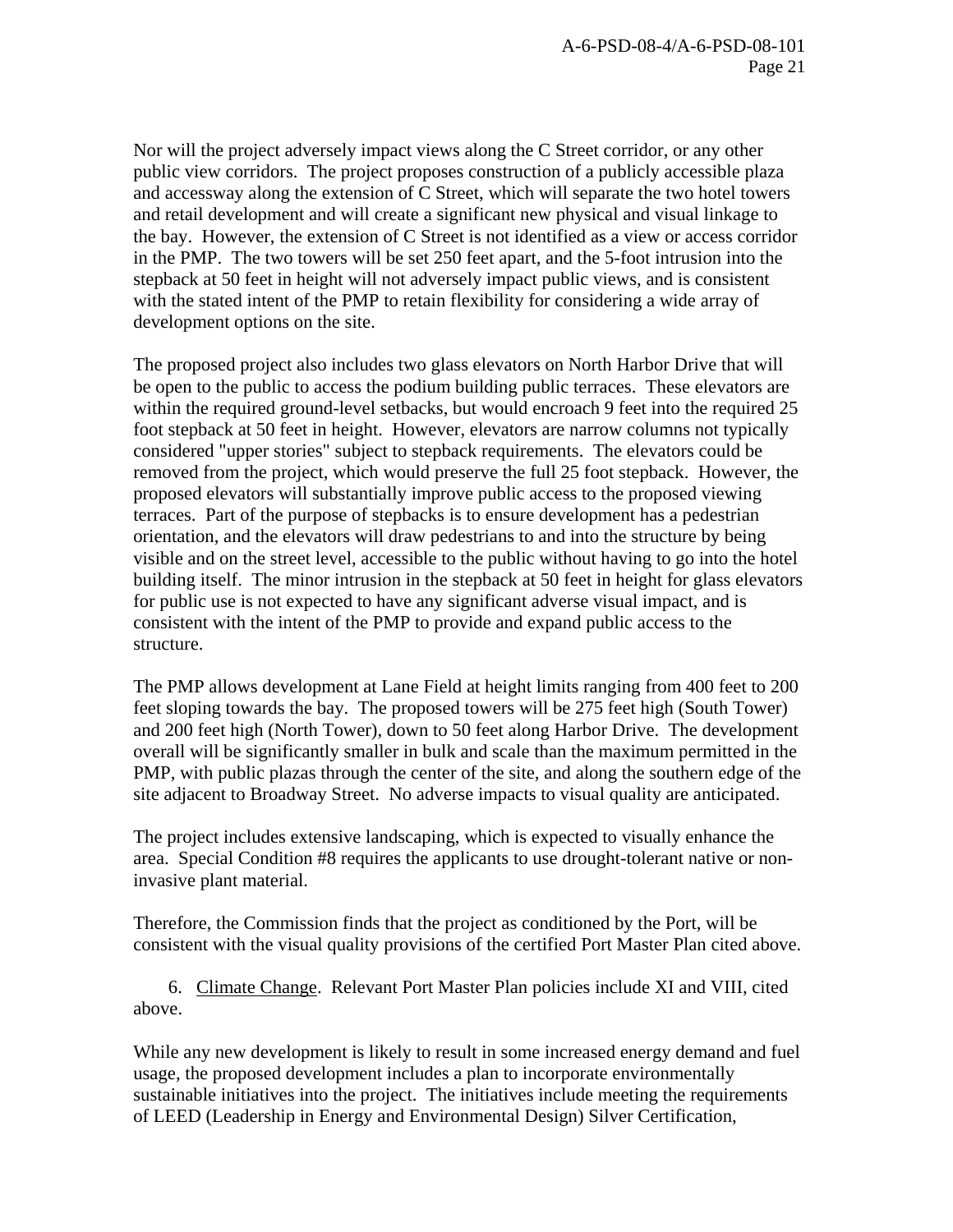construction waste management, the use of renewable energy generation, high efficiency heating design, water use reduction, and so forth. Thus, the project is consistent with the certified Port Master Plan provisions requiring protection of coastal resources from adverse impacts associated with climate change.

 7. Local Coastal Planning. As described above, the proposed project has been designed and conditioned to avoid impacts on visitor-serving accommodations, public access, water quality, and climate change and will be consistent with the certified PMP. Therefore, the Commission finds that approval of the project, as conditioned, will not prejudice the ability of the San Diego Unified Port District to continue to implement its certified Port Master Plan.

8 Consistency with the California Environmental Quality Act (CEQA). Section 13096 of the Commission's administrative regulations requires Commission approval of a coastal development permit or amendment to be supported by a finding showing the permit or permit amendment, to be consistent with any applicable requirements of the California Environmental Quality Act (CEQA). Section 21080.5(d)(2)(A) of CEQA prohibits a proposed development from being approved if there are feasible alternatives or feasible mitigation measures available which would substantially lessen any significant adverse effect which the activity may have on the environment.

As described above, the proposed project has been conditioned to avoid adverse environmental impacts. Mitigation measures include implementation of a transit opportunity plan that includes a public shuttle, and a public access plan that includes construction of a hostel, and these conditions will minimize all adverse environmental impacts. As conditioned, there are no feasible alternatives or feasible mitigation measures available which would substantially lessen any significant adverse impact which the activity may have on the environment. Therefore, the Commission finds that the proposed project is the least environmentally-damaging feasible alternative and is consistent with the requirements of the Coastal Act to conform to CEQA.

## STANDARD CONDITIONS:

- 1. Notice of Receipt and Acknowledgment. The permit is not valid and development shall not commence until a copy of the permit, signed by the permittee or authorized agent, acknowledging receipt of the permit and acceptance of the terms and conditions, is returned to the Commission office.
- 2. Expiration. If development has not commenced, the permit will expire two years from the date on which the Commission voted on the application. Development shall be pursued in a diligent manner and completed in a reasonable period of time. Application for extension of the permit must be made prior to the expiration date.
- 3. Interpretation. Any questions of intent or interpretation of any condition will be resolved by the Executive Director or the Commission.